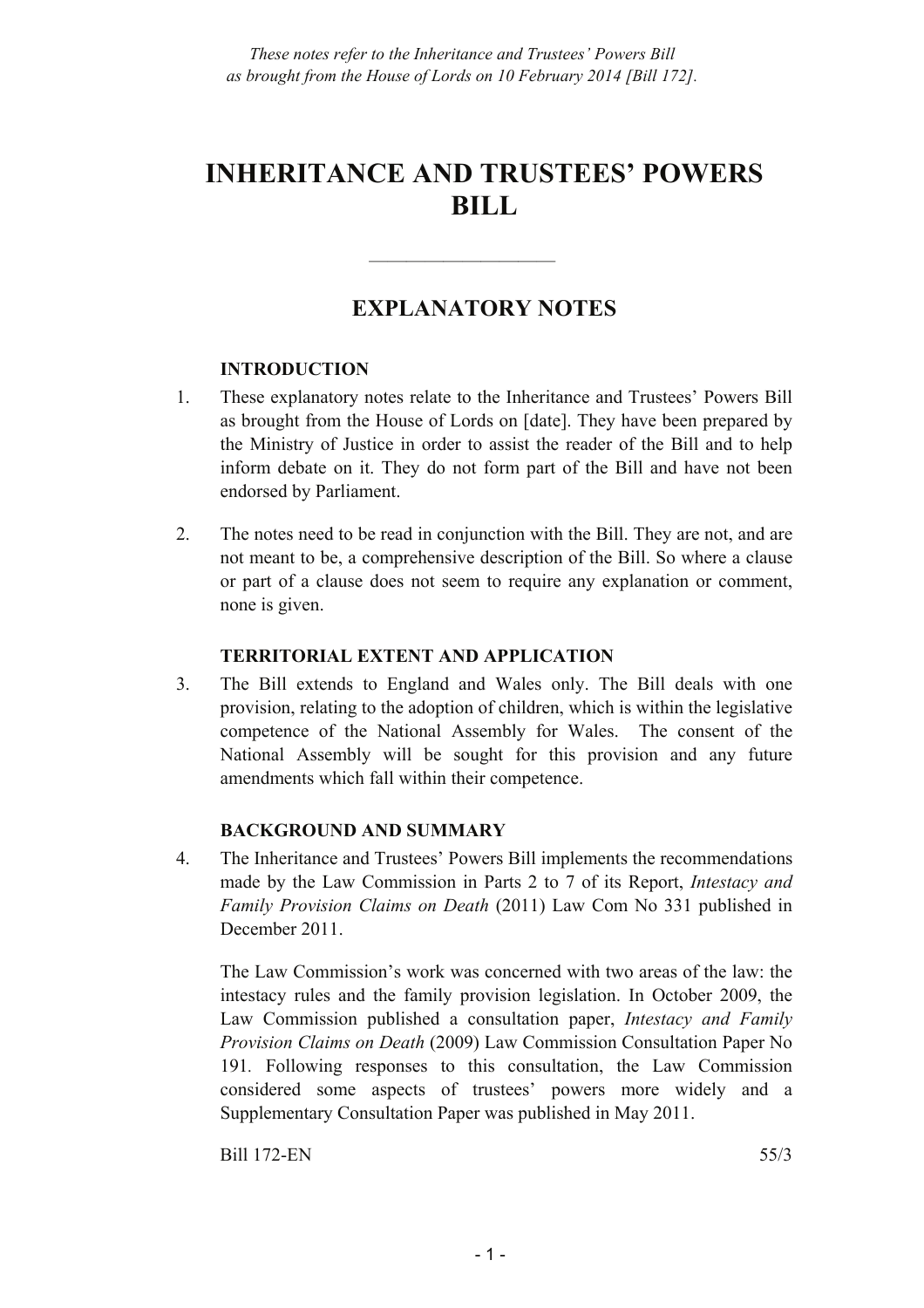## *Intestacy*

- 5. The intestacy rules determine the distribution on a person's death of any of his or her property that is not governed by a valid will. They are largely contained in the Administration of Estates Act 1925 and the Intestates' Estates Act 1952. Priority is given to any surviving spouse or civil partner of the deceased, followed by blood relatives (children and other descendants, parents, siblings and their descendants, grandparents, aunts and uncles and their descendants).
- 6. The Law Commission's review considered all aspects of the intestacy rules, including the circumstances in which a surviving spouse or civil partner is required to share the deceased's property with other relatives, the order of priority between the different classes of relative and the way in which property is divided between the different generations within each class.

## *Family provision*

- 7. The Inheritance (Provision for Family and Dependants) Act 1975 permits certain family members and dependants to apply to the court to vary the distribution of a deceased person's property, whether that is under the intestacy rules or the terms of a valid will. An application under the 1975 Act is often referred to as a claim for family provision.
- 8. The Law Commission's review considered the whole of the 1975 Act, including the categories of persons who are entitled to apply for an order under the Act, the factors the court must take into account when considering the application, the powers of the court to make orders and property that the court is able to take into account when making orders.

## *Trustees' powers*

- 9. The intestacy rules require the creation of statutory trusts where beneficiaries are under 18 or property is to be shared between beneficiaries. The trustees of assets held under these trusts are usually (but not always) the personal representatives responsible for administering the estate.
- 10. The general law gives certain powers to trustees and imposes on them certain obligations. The Law Commission's project considered the powers and obligations under sections 31 and 32 of the Trustee Act 1925, which give trustees powers to distribute capital or income from the trust fund to a beneficiary who is under the age of 18, subject to certain restrictions.

## *The Inheritance and Trustees' Powers Bill*

11. The Inheritance and Trustees' Powers Bill implements the Law Commission's recommendations by amending existing legislation, principally the Administration of Estates Act 1925, the Trustee Act 1925 and the Inheritance (Provision for Family and Dependants) Act 1975.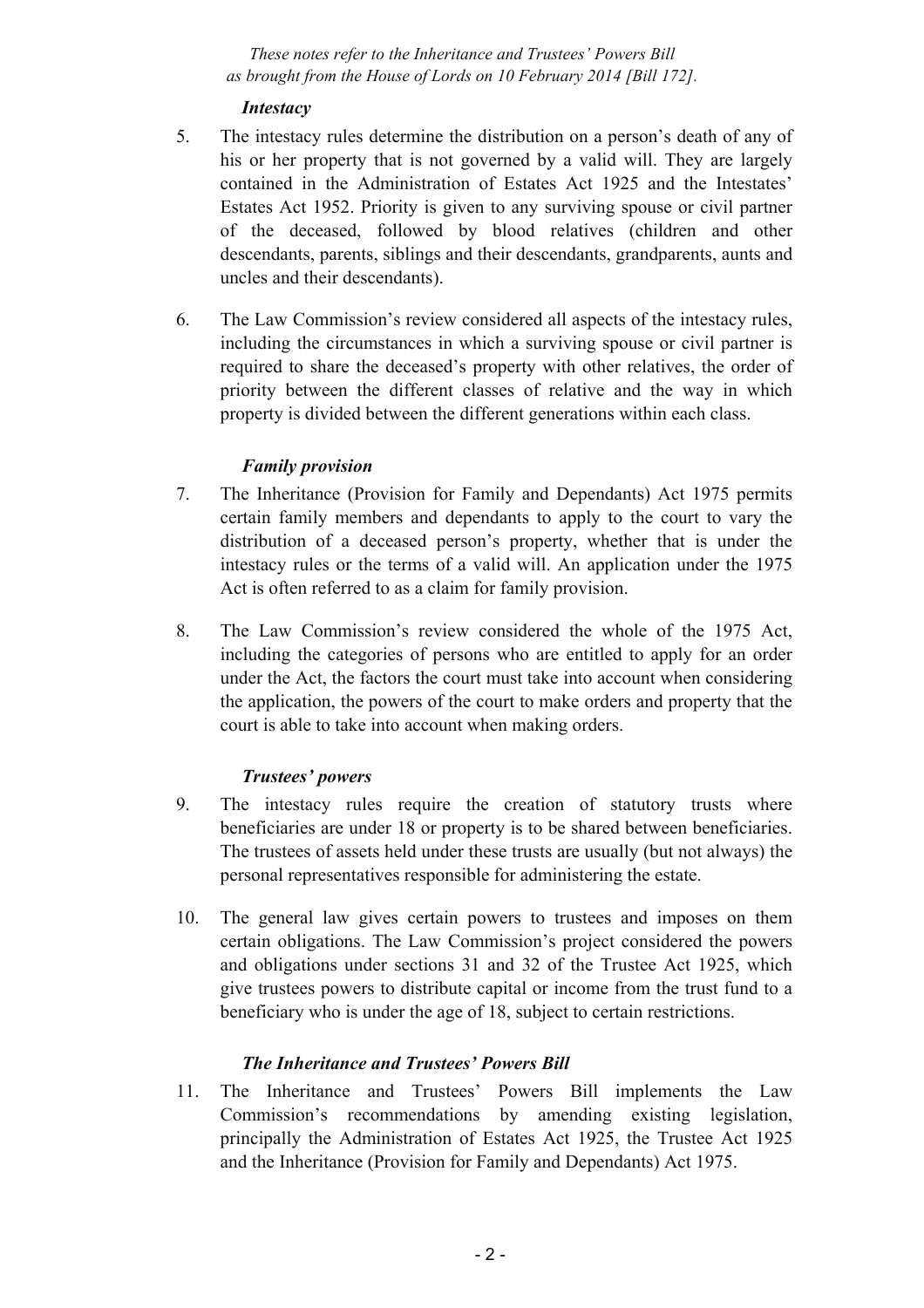#### **COMMENTARY ON CLAUSES**

#### *Clause 1: intestacy: surviving spouse or civil partner*

- 12. Clause 1 amends the entitlement of a surviving spouse or civil partner of a person who has died intestate in two situations. First, where the deceased was also survived by "issue", meaning a direct descendant (a child, grandchild, great-grandchild and so on). Secondly, where the deceased was not survived by any issue but was survived by at least one parent or at least one full sibling (or the issue of a full sibling).
- 13. The property of a person who has died, after payment of all debts and administrative expenses, is known as the residuary estate. The distribution of the residuary estate of a person who has died intestate is governed by section 46 of the Administration of Estates Act 1925. Section 46(1)(i) sets out in a table what is to happen if the intestate leaves a spouse or civil partner who survives for more than 28 days after the intestate's death (see section  $46(2A)$ ).
- 14. In all cases, the surviving spouse or civil partner is entitled to all of the deceased's "personal chattels" that are not disposed of by will. The Bill does not change that position but clause 3 changes the statutory definition of personal chattels. That is explained in more detail in the commentary on clause 3, below.
- 15. Clause 1(2) substitutes a new table at section 46(1)(i) of the Administration of Estates Act 1925 in place of the current table.
- 16. Paragraph (1) of the new table provides that, where the intestate leaves no issue, the residuary estate shall be held in trust for the surviving spouse or civil partner absolutely. This means that, in all cases where the deceased died intestate and was survived by a spouse or civil partner, that spouse or civil partner is the only beneficiary except where the deceased was also survived by issue. This changes the current law, under which a surviving parent or full sibling (or the issue of a full sibling) is entitled to share the estate after the surviving spouse or civil partner has received the deceased's personal chattels and the first £450,000 of the residuary estate (this is referred to in section 46 as the "fixed net sum" and commonly known as a "statutory legacy").
- 17. Paragraph (2) of the new table provides that, where the intestate leaves issue, the surviving spouse or civil partner is entitled to the deceased's personal chattels and a statutory legacy (currently £250,000). Under current law, a surviving spouse or civil partner would be entitled to a life interest in half of anything that is left in the estate. This means that he or she may use the property and is entitled to the income from it until his or her own death, at which point the property itself passes to the deceased's issue (who share it under the "statutory trusts" set out in section 47 of the Administration of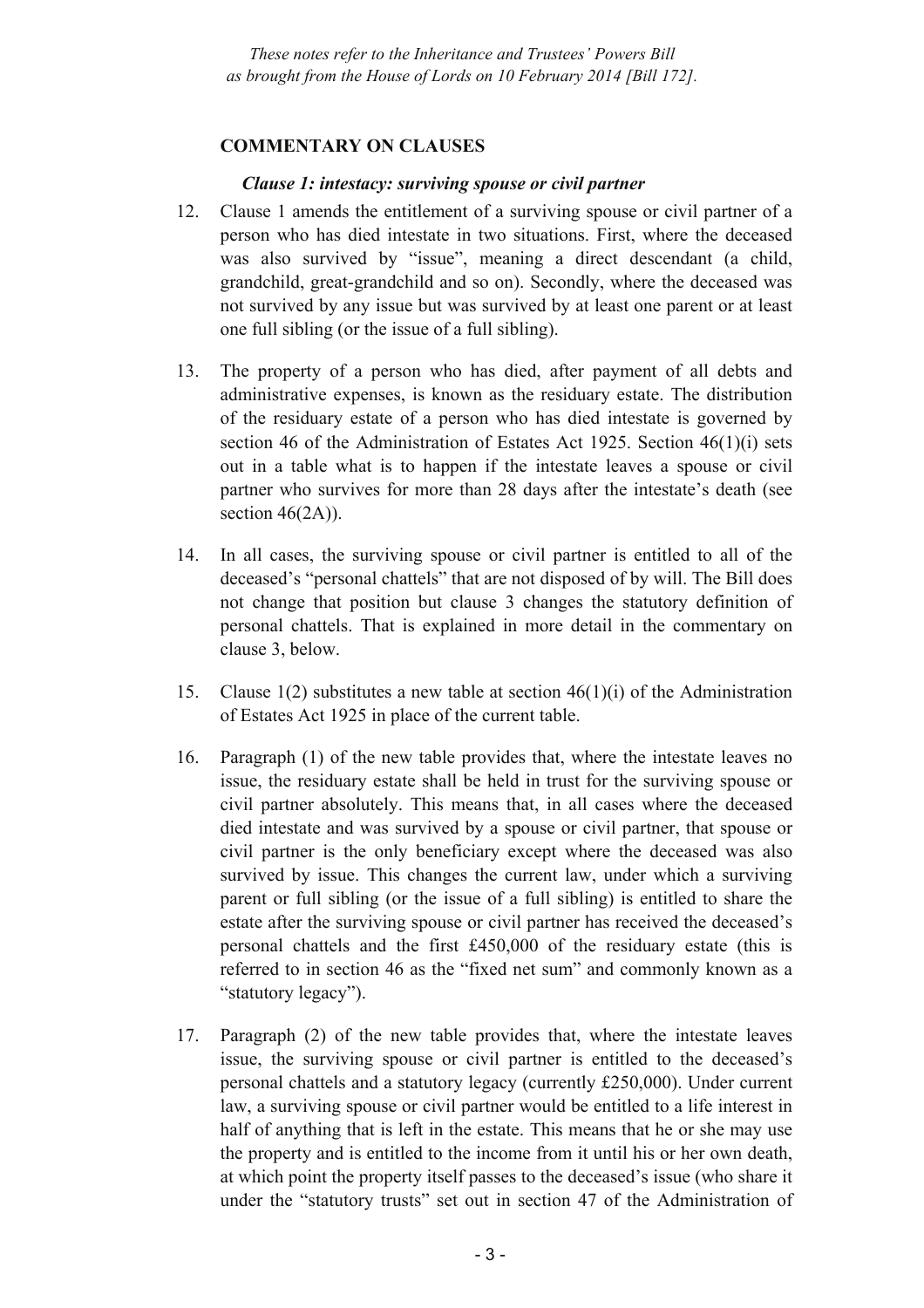Estates Act 1925). Paragraph (2) changes this: instead of a life interest in half of the rest of the estate, the surviving spouse or civil partner will take that half of the rest of the estate absolutely, as his or her own. The other half of the balance of the estate will be held on the statutory trusts for the issue of the deceased, as under the current law.

- 18. Paragraph (2)(B) of the new table clarifies a point of uncertainty under the current law by providing that the statutory legacy accrues interest from the date of death calculated on a simple basis as opposed to a compound basis.
- 19. The text below the new table provides for the amount of the statutory legacy to be determined in future by a new Schedule 1A to the Administration of Estates Act 1925, which is explained in the commentary on clause 2 of and Schedule 1 to the Bill below.
- 20. Clause 1(3) substitutes a new section 46(1A) of the Administration of Estates Act 1925. This provides that the rate of interest which accrues from the date of death of the intestate on the statutory legacy (see paragraph (B) of case (2) of the new table at section  $46(1)(i)$  of the Act) is the Bank of England rate that had effect at the end of the day on which the intestate died.
- 21. Clause 1(4) inserts new subsections (5) to (9) after subsection (4) of section 46 of the 1925 Act. The new subsection (5) defines the Bank of England rate as being either the rate announced by the Monetary Policy Committee of the Bank of England as the official bank rate, or any equivalent rate determined by the Treasury in the exercise of its emergency powers under section 19 of the Bank of England Act 1998 to give the Bank directions with respect to monetary policy. The new subsection (6) gives the Lord Chancellor power to amend the definition of Bank of England rate, for example if the Bank of England ceases to publish a rate using the term "official bank rate". The new subsection (8) provides that a statutory instrument containing an order made under this power is subject to annulment by either House of Parliament. This negative resolution procedure means that the new definition passes into law unless there is a resolution in either the House of Commons or House of Lords annulling it.
- 22. The new subsection (7) contains a broader power for the Lord Chancellor to amend section 46(1A) of the 1925 Act by substituting a different interest rate for the interest rate provided for by that subsection and to make any consequential changes to the section. The new subsection (9) provides that a statutory instrument containing any such order must be approved by a positive resolution of each House of Parliament.

## *Clause 2: the fixed net sum*

23. Clause 2(1) inserts a new Schedule 1A into the Administration of Estates Act 1925. This new Schedule is set out at Schedule 1 to the Bill. It makes provision for determining the fixed net sum (often referred to as a "statutory legacy") to which a surviving spouse or civil partner is entitled before any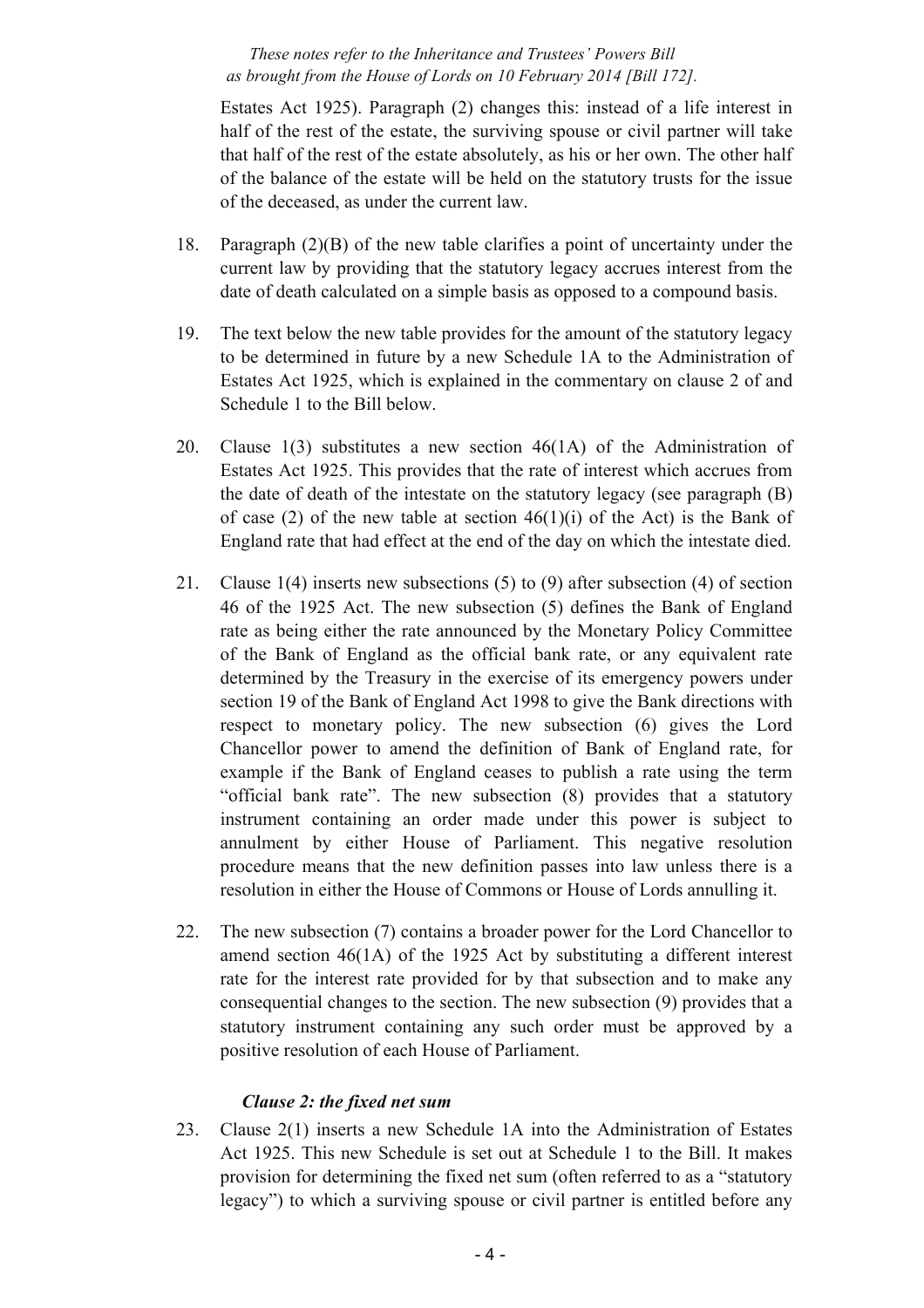part of the estate is shared with any other beneficiary (under the amendments made by clause 1, only issue will be entitled to share the estate with the intestate's spouse under the intestacy rules). The detailed provisions are explained in the commentary on Schedule 1 below.

24. Clause 2(2) repeals section 1 of the Family Provision Act 1966. (This is done by repealing the whole of the 1966 Act; all substantive provisions apart from section 1 had already been repealed by other legislation.) Section 1 contained the Lord Chancellor's power to set the fixed net sum. On the coming into force of Schedule 1 to the Bill that power will be superseded by the powers in the new Schedule 1A to the Administration of Estates Act 1925.

## *Clause 3: definition of "personal chattels"*

- 25. The table at section 46(1)(i) of the Administration of Estates Act 1925 provides that the surviving spouse or civil partner of a person who has died intestate is entitled to all of that person's "personal chattels". These are defined at section  $55(1)(x)$ .
- 26. Clause 3(1) substitutes for the current wording of section  $55(1)(x)$  a new definition of personal chattels as "tangible movable property" with three defined exceptions. The first exception is money and securities for money, which is an exception that is found in the current statutory definition. The second exception is for property used at the death of the intestate solely or mainly for business purposes. The current statutory definition of personal chattels also excludes any chattels used at the death of the intestate for business purposes but the new definition adds the words "solely or mainly" to make clear that it is only where a chattel was used primarily for business purposes that it should be excluded under this exception and not pass to the surviving spouse or civil partner. The third exception, for property held at the death of the intestate solely as an investment, is wholly new. This is intended as a narrow exception for property held *solely* as an investment which had no personal use at the date of the deceased's death. Property which had some personal use but which the deceased also hoped might maintain or increase its value, for example precious jewellery worn only occasionally, will not fall within this exception (and so will pass to the surviving spouse) even if it is held outside the home, for example in a bank for security reasons.
- 27. When the expression "personal chattels" is used in a will or codicil (a document which amends a will) it may be defined by reference to section  $55(1)(x)$  of the 1925 Act. However, wills and codicils are executed on one date, but do not take effect until a later date - the death of the person who made the will. Clause 3(2) establishes how references in a will executed before the commencement of clause 3(1) to "personal chattels" defined by reference to section  $55(1)(x)$ , will be interpreted. This is established according to the date of execution of the will or codicil containing the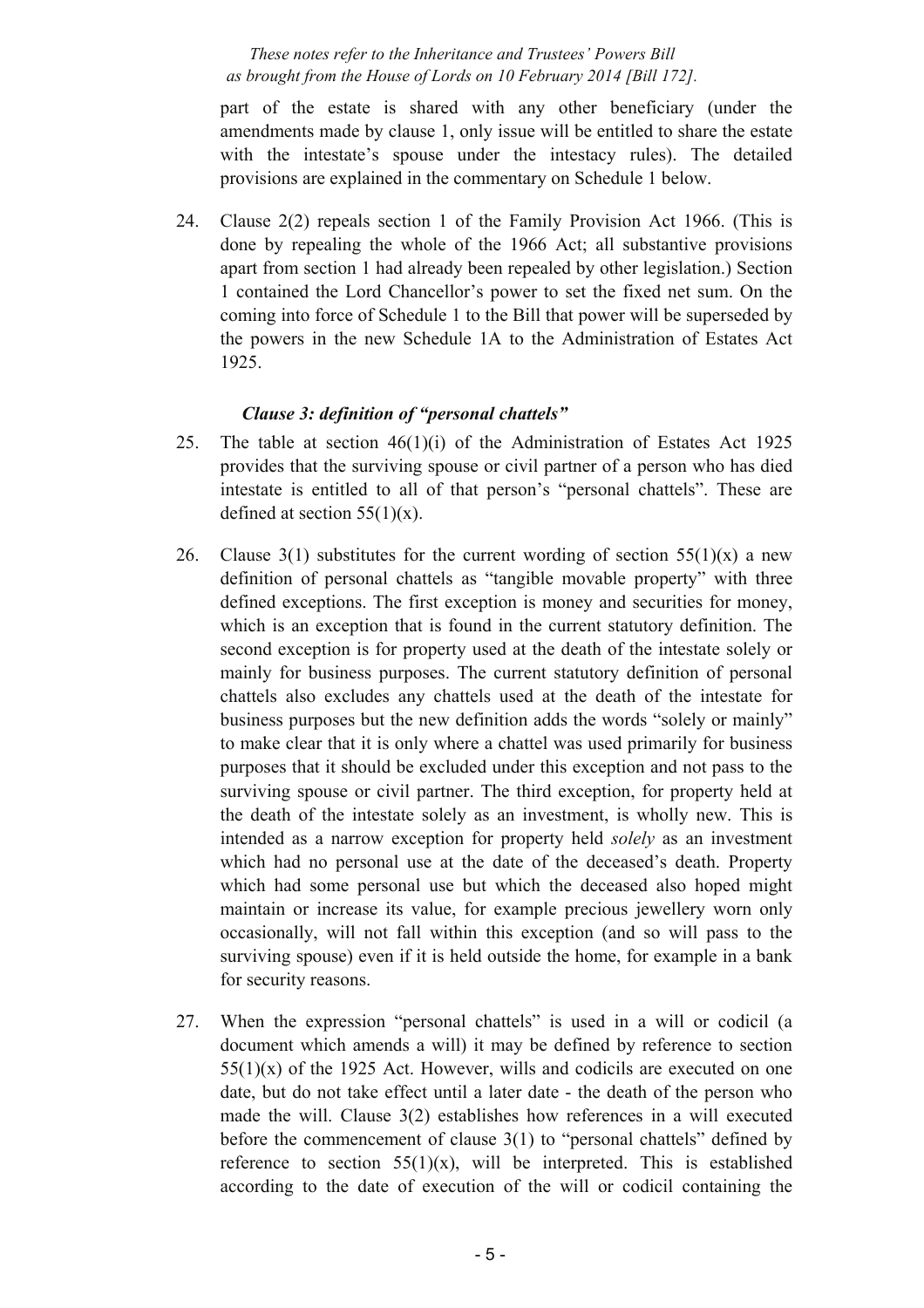reference.

28. Where a will or codicil that defines "personal chattels" by reference to section  $55(1)(x)$  of the 1925 Act is executed before clause 3(1) comes into force, clause 3(2) ensures that (subject to contrary intention) the will or codicil will be read as referring to the old definition of personal chattels even if the death occurs after clause 3(1) comes into force. Equally, where a will is executed before clause 3(1) comes into force, the fact that a codicil is made after that date is not in itself sufficient to oust the rule in clause 3(2). Where that later codicil itself makes, say, a gift of personal chattels defined according to section  $55(1)(x)$  then the codicil will be read as referring to the new definition. Clause 3(2) is subject to contrary intention, so that it is open to a person making a will or codicil to make express provision for the new definition to apply.

## *Clause 4: adoption and contingent interests*

- 29. Clause 4 concerns the rights of an adopted child to the estate of a parent who had died before the adoption. The general rule, set out in section 67(3) of the Adoption and Children Act 2002, is that after adoption the child is regarded for all purposes as the legal child of the adopter or adopters, and has no other legal parents. This can have consequences for the child's interests in property, where those interests depend on the legal relationship between the child and the former legal parent or parents.
- 30. Section 69(4) of the Adoption and Children Act 2002 contains exceptions to this rule. In particular, interests which are already vested in possession in the adopted child are not affected by adoption: for example, an inheritance by will which was left in such a way as to give the child an unconditional entitlement. Subsection (1) of clause 4 adds a further category of interest which is not affected by adoption, by adding a new paragraph (c) to section 69(4). It applies where that adoption occurs on or after the date on which the section comes into force (subsection (2)).
- 31. New paragraph (c) applies where, immediately before adoption, the child's then legal parent has already died and some or all of that parent's estate is held on trust – whether created by will or arising on intestacy – by which the child has a contingent interest which is not in remainder. Its effect is that the child's interest in that parent's estate is not affected by the change in the child's legal parentage on adoption.
- 32. A contingency is a condition which must be fulfilled before the beneficiary has an absolute entitlement. For example, if a child's parent died intestate with no other surviving family members, under the intestacy rules the whole estate would pass to the child contingent on reaching the age of 18. Such an interest is preserved by new paragraph (c) despite the adoption. Paragraph (c) does not apply if the contingent interest is in remainder to another beneficiary's interest. Contingent interests in remainder no longer arise under the intestacy rules, but may be created by will. For example, a parent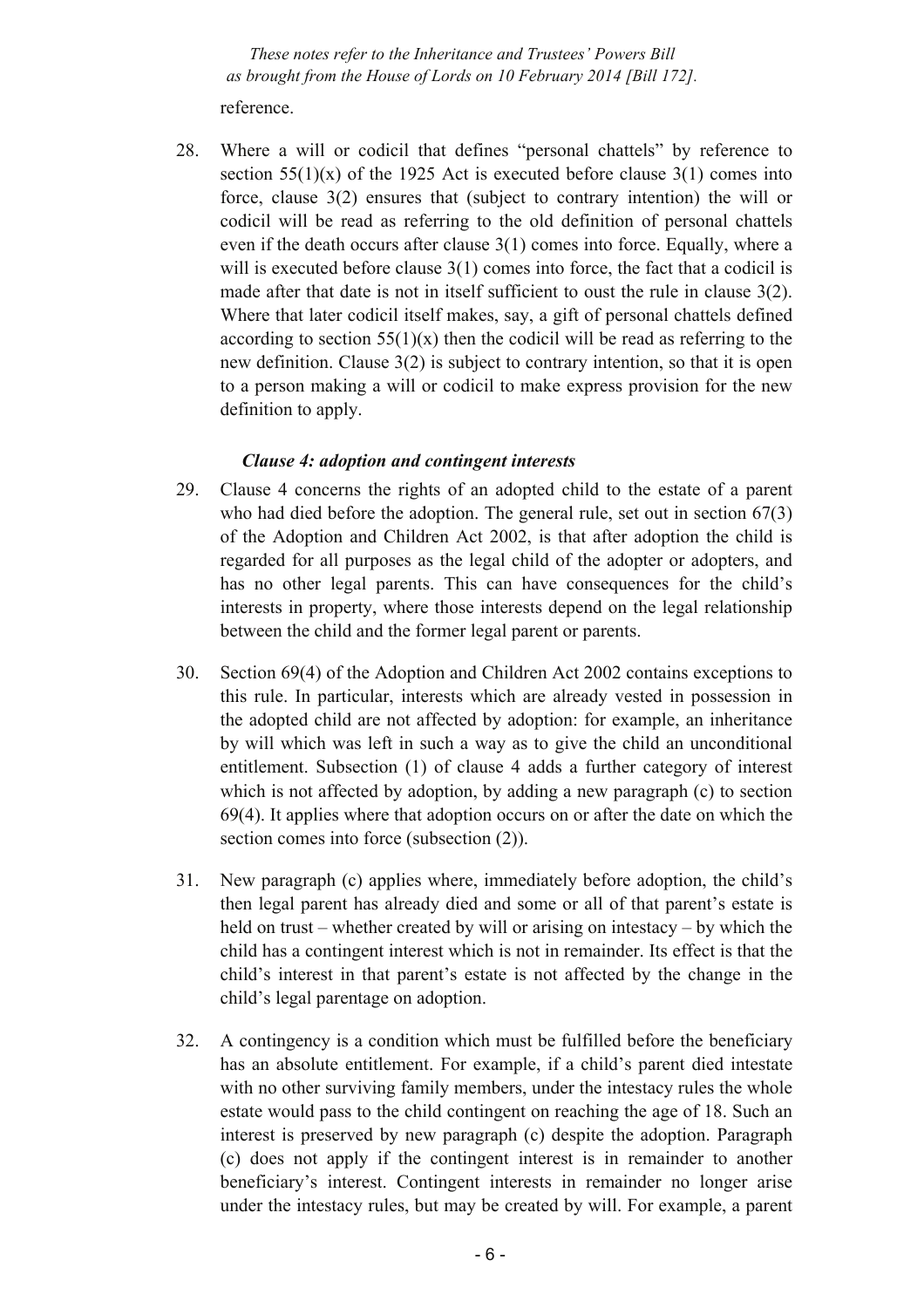makes a will leaving his or her estate in trust so that X has a right to the income for life and subject to that the child will take the estate if he or she reaches 25. The child's interest is contingent, but (if X is living at the date of the adoption) it is in remainder to X's interest and therefore not preserved by new paragraph (c).

## *Clause 5: presumption of prior death*

- 33. Section 18(2) of the Family Law Reform Act 1987 operates where a person dies intestate and his or her parents were not married to each other at the time of his or her birth. The rule does not apply to those whose parents later married or whose birth would otherwise be regarded in law as legitimate or legitimated (see Family Law Reform Act 1987, s 1; Legitimacy Act 1976, ss 2, 2A, 3, 4 and 10). In such cases, the administrators may presume that the intestate was predeceased by his or her father and also by any other person to whom the intestate was related only through his or her father. In the case of a person who has a female parent other than his or her mother by virtue of section 43 of the Human Fertilisation and Embryology Act 2008, the administrators may proceed on the basis that the deceased was not survived by the second female parent or any person related only through the second female parent (see the Family Law Reform Act 1987, s 18(2A)). The presumption operates "unless the contrary is shown".
- 34. Clause 5 amends section 18 of the 1987 Act by adding a new subsection (2ZA), which disapplies section 18(2) in certain circumstances. Those circumstances are that a person is recorded as the intestate's father, or as a parent (other than the mother) of the intestate in a register of births kept (or having effect as if kept) under the Births and Deaths Registration Act 1953, or in a record of births included in an index kept under section 30(1) of that Act. The reference to "a parent (other than the mother)" addresses the possibility of registration as a second female parent of a child in the circumstances set out in section 43 of the Human Fertilisation and Embryology Act 2008. The reference to indexes kept under section 30(1) of the 1953 Act is to cater for the fact that births may be recorded in registers which are not kept under the 1953 Act but are included in a searchable index kept under the Act. Examples include the marine register, the air register book of births and deaths, the hovercraft register book of births and deaths, and the service departments registers.

## *Clause 6: amendments of Inheritance (Provision for Family and Dependants) Act 1975*

35. Clause 6 and Schedule 2 make amendments to the Inheritance (Provision for Family and Dependants) Act 1975. These are explained in the commentary on Schedule 2 below.

#### *Clause 7: date when representation is first taken out*

36. A grant of representation is a grant of probate made to executors appointed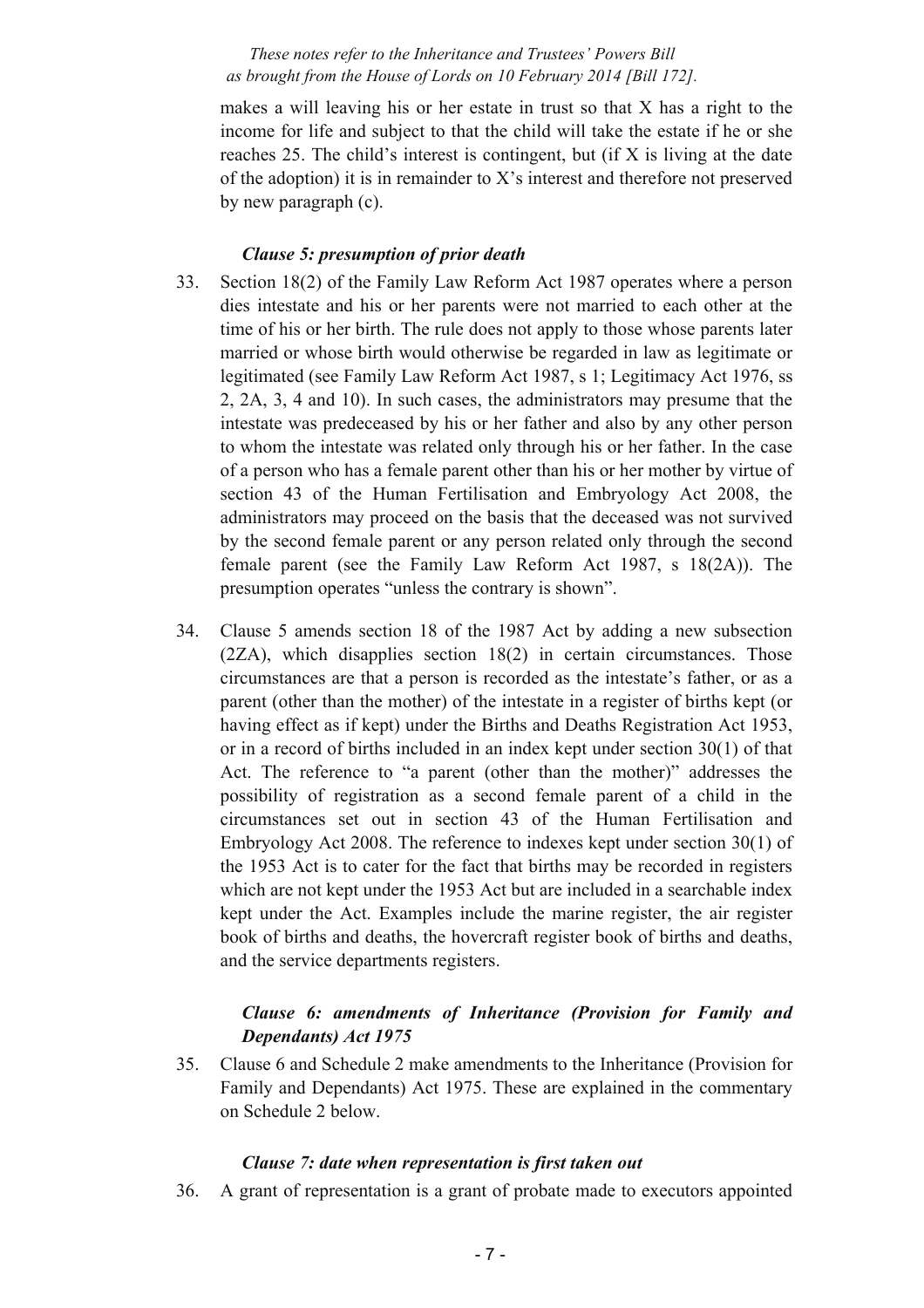under a will or a grant of letters of administration in other cases. Clause 7 and Schedule 3 amend section 23 of the Inheritance (Provision for Family and Dependants) Act 1975 and equivalent provisions in other statutes which require certain types of grant to be left out of account when determining the date when representation with respect to the estate of a deceased person was first taken out. These amendments are explained in the commentary on Schedule 3 below.

#### *Clause 8: power to apply income for maintenance*

- 37. Clause 8 amends the statutory power of trustees to use the income of trust funds for the maintenance, education or benefit of a beneficiary who is under 18 and has an interest in those funds. For example, if a trust fund invested in shares is held for the benefit of such of W's young children X, Y and Z as they reach the age of 18, in equal shares, the trustees may use the power under section 31 to pay a maximum of one-third of the income (the dividends on the shares) for the maintenance, education or benefit of each child.
- 38. Paragraph (a) concerns the assessment of the amount of income to be used under the power. Section  $31(1)(i)$  of the Trustee Act 1925 states that the power is exercisable in respect of the trust property in which the beneficiary in question has an interest, and that it extends to "the whole or such part, if any, of the income of that property as may, in all the circumstances, be reasonable". Paragraph (a) amends that condition to make it clear that the amount of the income used is a matter for the trustees' discretion, and is not limited by an objective standard of reasonableness. The general law on trustees' decision-making applies; the decision must be taken in good faith after due consideration of the circumstances.
- 39. Paragraph (b) removes the proviso to section 31(1) of the Trustee Act 1925. This proviso lists factors to which the trustees are to have regard in exercising their discretion – the beneficiary's age and requirements, and the circumstances generally – and imposes a specific restriction on the amount of income which may be paid out. That restriction applies where the trustees have notice that the income of one or more other trust funds is also applicable for the maintenance, education or benefit of the beneficiary in question, and limits the payments to a proportionate part of the income, so far as practicable (unless the whole of the income is paid out, or the court directs otherwise). The removal of this proviso leaves trustees free to pay out as much of the income as they think fit; the requirement of the general law to consider all relevant factors before exercising their discretion is unaffected.
- 40. These amendments apply in accordance with clause 10.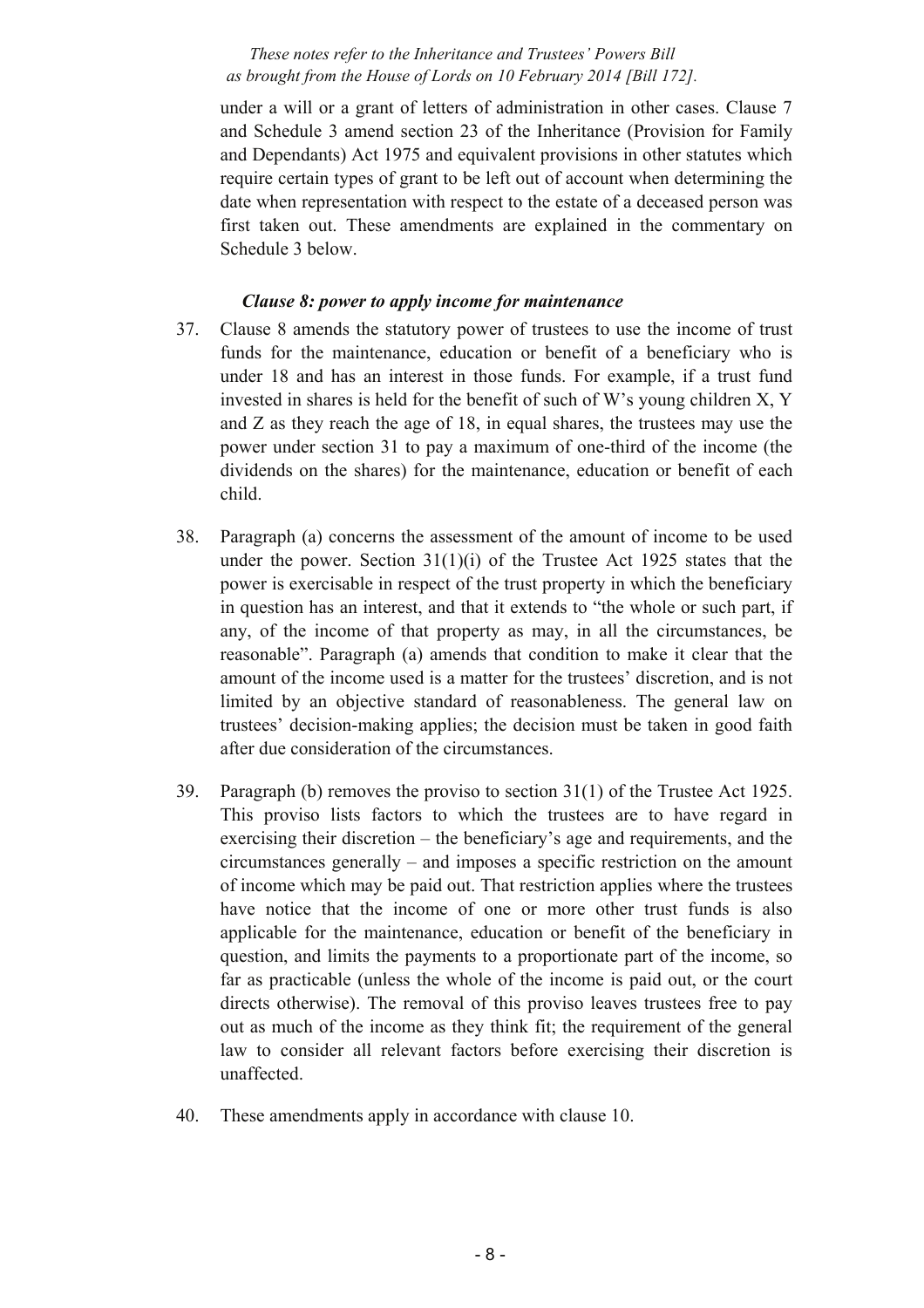#### *Clause 9: power of advancement*

- 41. Clause 9 amends section 32 of the Trustee Act 1925, which confers on trustees the power to make payments of capital for the advancement or benefit of a beneficiary who has a requisite type of entitlement to the capital of the trust fund. This is known as the statutory power of advancement. For instance, the trustees of the trust described at paragraph 38 above could use this power to make payments of capital for the benefit of X, Y and Z. Each of those beneficiaries is contingently entitled to one-third of the capital of the trust fund on reaching the age of 18 (see paragraph 33 above). The trustees could sell some of the shares which represent the capital of the trust fund and use this statutory power to make payments from the proceeds for the benefit of X, Y and Z; for example, to pay for an educational trip.
- 42. The terms of section 32 limit this power of advancement to a maximum of one half of the beneficiary's prospective share. Subsection (3)(b) of clause 9 removes that one half limit, so that the power enables trustees in the exercise of their discretion to pay out up to the whole of the capital of a beneficiary's prospective share for his or her advancement or benefit.
- 43. Subsection (2) amends the statutory power of advancement to make it clear that the trustees are able not only to pay out cash in the exercise of the statutory power of advancement but also to transfer or apply property. For example, the trustees might wish to create another trust in favour of one of the beneficiaries and his or her family; they could transfer the shares direct to the trustees of the new trust. This clarifies and extends the effect of existing case law (*Re Collard's Will Trusts* [1961] Ch 293).
- 44. Subsection  $(3)(a)$  amends section  $32(1)(a)$  of the Trustee Act 1925 to make it clear that advancements under the power, whether in money or other property, may not exceed the beneficiary's prospective share of the capital of the trust fund.
- 45. Subsection (4) carries this reform through to section 32(1)(b) of the Trustee Act 1925 to require that any non-cash assets advanced under the power are brought into account, in the same way as a cash payment, as part of the beneficiary's share if and when he or she becomes absolutely entitled to it. Paragraph (c), which makes the exercise of the power of advancement subject to the consent of other trust beneficiaries in certain circumstances, is also amended to apply equally to cash and non-cash advancements: subsection  $(5)$ .
- 46. These amendments apply in accordance with clause 10.
- 47. Subsection (6) makes it clear that if trustees have exercised their power of advancement under section 32(1) of the Trustee Act 1925, the money or other property advanced to a beneficiary may be treated as a percentage of the overall value of the trust (as opposed to strictly according to their monetary value) when it is brought into account. Trustees may exercise their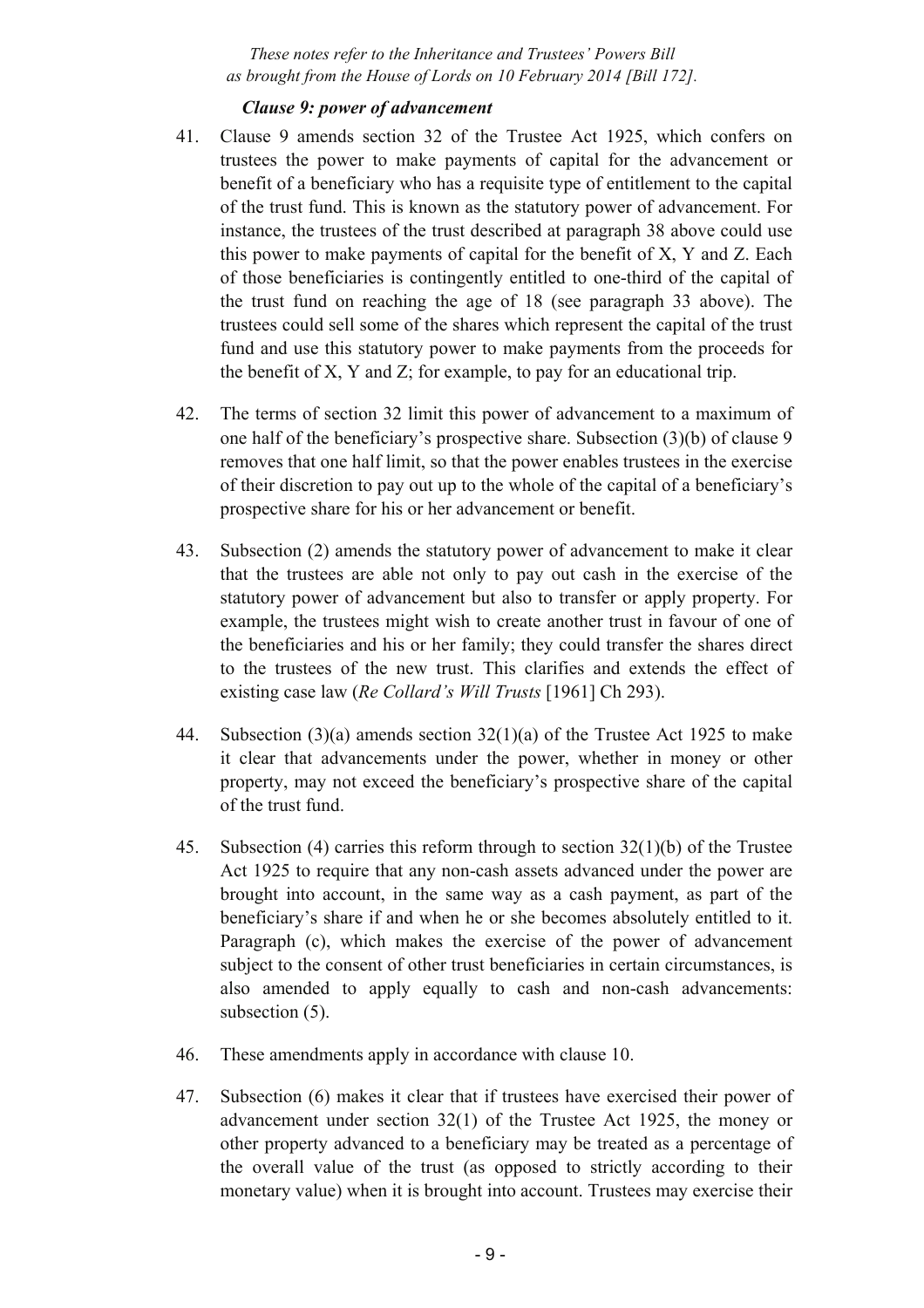choice to treat advancements in this way either expressly, for example in writing in the trust deed itself or in an implied way, for example through the act of dividing up the trust fund amongst the beneficiaries.

## *Clause 10: applications of sections 8 and 9*

- 48. Clause 10 sets out the circumstances in which clauses 8 and 9 apply to trusts.
- 49. Subsection (2) concerns the amendments made by clause 9 to include within the statutory power of advancement under section 32 of the Trustee Act 1925 the ability to transfer or apply property other than money. These amendments apply to all trusts whenever established. For example, these reforms to the power would apply in relation to a trust which arose on the intestacy of a person who died before clause 9 came into force.
- 50. Under subsections (1) and (3), the removal of the one-half restriction on the statutory power of advancement pursuant to subsection (3)(b) of clause 9, and the reforms to the power in section 31 of the Trustee Act 1925 made by clause 8, apply as set out in subsections (4) and (5).
- 51. Under subsection (4), those reforms apply in relation to all interests under trusts established after the coming into force of these provisions. For example, if a trust arises under the intestacy rules on a death which occurs after the provisions have come into force, these statutory powers will apply as reformed to all interests under the trust. The same applies if the trust is created by will in these circumstances (regardless of when the will was executed), subject to amendment or exclusion of the power by the terms of the will (section 69(2) of the Trustee Act 1925). Similarly, and again subject to contrary intention expressed in the trust instrument, all interests under a trust created in lifetime after the provisions come into force will have the benefit of the powers as reformed.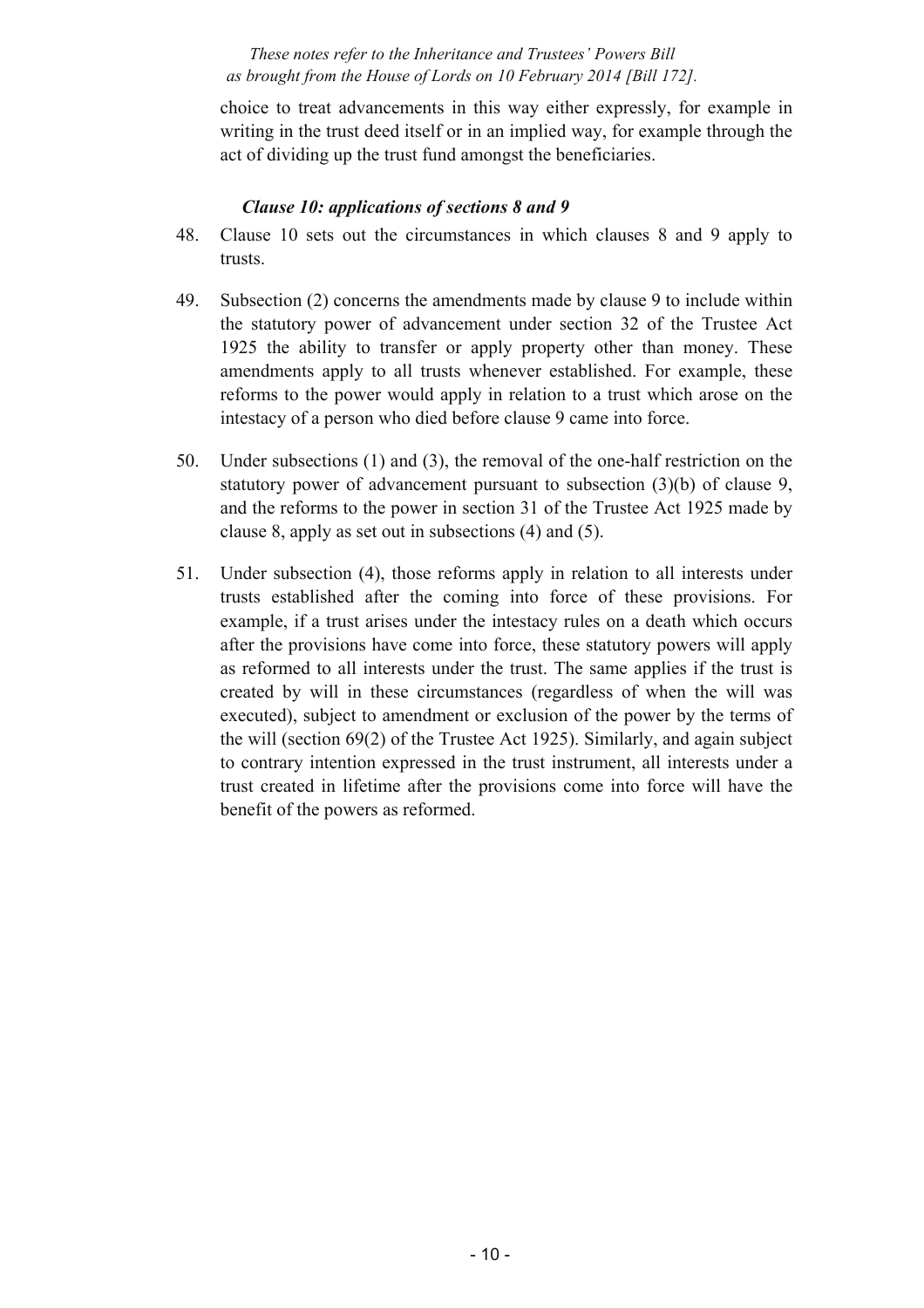52. Subsection (5) extends the application of the reforms to trust interests established by the exercise, after the reforms come into force, of any power held in relation to a trust, whether that power was conferred by the terms of the trust or by statute. This is relevant where the trust in question is already in existence before the reforms. For example, the trustees of such an existing trust may hold a power of appointment, enabling them to create new interests in favour of one or more of a class of beneficiaries. If that power is exercised after these provisions come into force to create new trust interests (without establishing a separate settlement, in which case subsection (4) would apply), the interests so created have the benefit of the statutory powers as amended. For example, suppose that the trustees exercised the power of appointment so as to give A an entitlement to a tenth of the trust fund contingent on reaching 25. They would then be able to use the statutory power of advancement in section 32 of the Trustee Act 1925 as amended by clause  $9(3)(b)$  to apply anything up to the whole of that onetenth share for A's advancement or benefit, by virtue of that contingent interest.

## *Clause 11: minor and consequential amendments*

53. Clause 11 and Schedule 4 make minor and consequential amendments. These are explained in the commentary on Schedule 4 below.

## *Schedule 1: determination of the fixed net sum*

- 54. Clause 2 of and Schedule 1 to the Bill make provision for determining the fixed net sum (often referred to as a "statutory legacy") to which a surviving spouse or civil partner is entitled under section 46 of the Administration of Estates Act 1925. Under current law, the Lord Chancellor has power to set the level of the statutory legacy but is under no obligation to do so or to keep the level under review (see section 1 of the Family Provision Act 1966). Clause 2 inserts a new Schedule 1A into the Administration of Estates Act 1925. The text of that new Schedule is set out at Schedule 1 to the Bill. References to paragraph numbers below are to the paragraph numbers of the new Schedule 1A.
- 55. Paragraph 2 provides that the amount of the fixed net sum after the coming into force of the Schedule is to be the same as it was immediately before.
- 56. Paragraph 3(1) retains the Lord Chancellor's power to set the level of the fixed net sum by order. Paragraph 3(2) provides that any such order relates only to deaths occurring after the coming into force of the order. Paragraph 3(3) provides that the current level of the fixed net sum (see paragraph 2) will be superseded once the first order is made under the power in paragraph  $3(1)$ .
- 57. Paragraph 3(4) provides that a statutory instrument containing an order made under paragraph 3(1) is subject to annulment by either House of Parliament. This means that the new amount of the fixed net sum passes into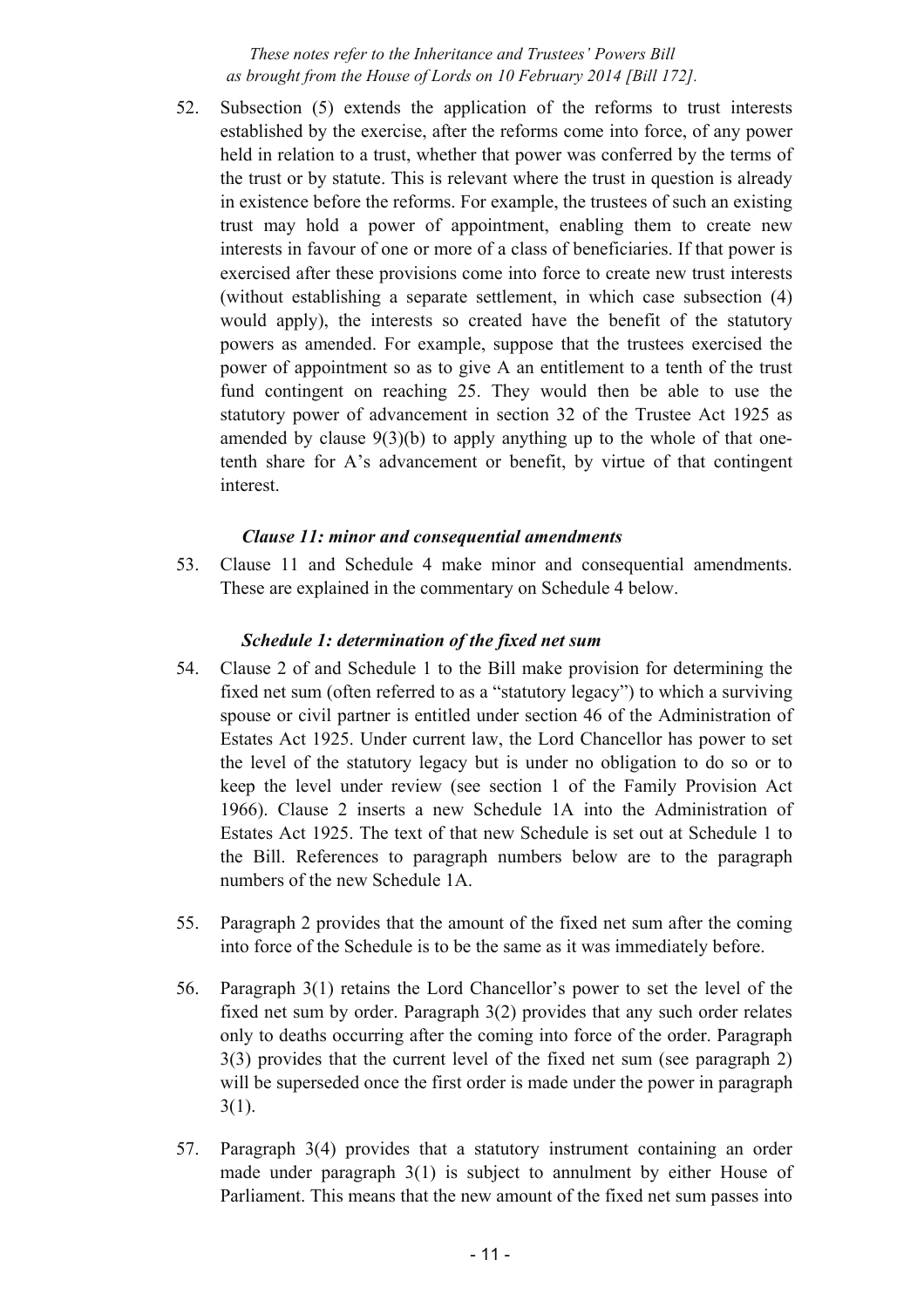law unless there is a resolution in either the House of Commons or House of Lords annulling it. Paragraph 3(5) disapplies this negative resolution procedure in the case where the Lord Chancellor determines the amount of the fixed net sum without using the index-linking mechanism set out in paragraph 7 of the new Schedule, or amends paragraph 7 under the powers set out in paragraph 8. In those cases, each House of Parliament must positively approve the statutory instrument containing the order (see paragraph 6(3)).

- 58. Paragraph 4 requires the Lord Chancellor to make an order setting the fixed net sum if the consumer prices index has risen by more than 15%.
- 59. Paragraph 4(1) provides that the requirement applies when a figure for the consumer prices index for a month has become available, and is more than 15% higher than the consumer prices index for the base month (that is the month in which Schedule 1A came into force, or if one or more orders under paragraph 3(1) have been made before the publication date, the most recent month for which a figure for the consumer prices index was available when the Lord Chancellor made the most recent of those orders: see paragraph 4(4)). The consumer prices index for any given month is made available by being published on the Office for National Statistics website. The future monthly publication dates are available on this website up to a year in advance.
- 60. Paragraph 4(2) requires such an order to be made within 21 days of the relevant consumer prices index figure becoming available. Paragraph 4(3) provides that if, on making such an order the Lord Chancellor determines the amount of the fixed net sum without using the index-linking mechanism set out in paragraphs 6 and 7, the requirement to make the order within 21 days will have been met as soon as the statutory instrument containing the order is laid before Parliament.
- 61. Paragraph 4(4) defines the "base month" against which a potential rise in the consumer prices index is to be measured and the "consumer prices index" for the purposes of this paragraph. "Consumer prices index" means the all items consumer prices index published by the Statistics Board or any substitute index published by the Statistics Board.
- 62. Paragraph 5 requires the Lord Chancellor to make an order setting the fixed net sum at least every five years. The first such order must be made within five years of the date on which the new Schedule comes into force. Subsequent orders must be made within five years of the previous order.
- 63. Paragraph 6 provides that, unless the Lord Chancellor otherwise determines, the fixed net sum specified in each order should be the amount given by following the procedure set out in paragraph 7. That procedure "indexlinks" the fixed net sum by increasing it by an amount that reflects any increase in the consumer prices index measure of economic inflation. The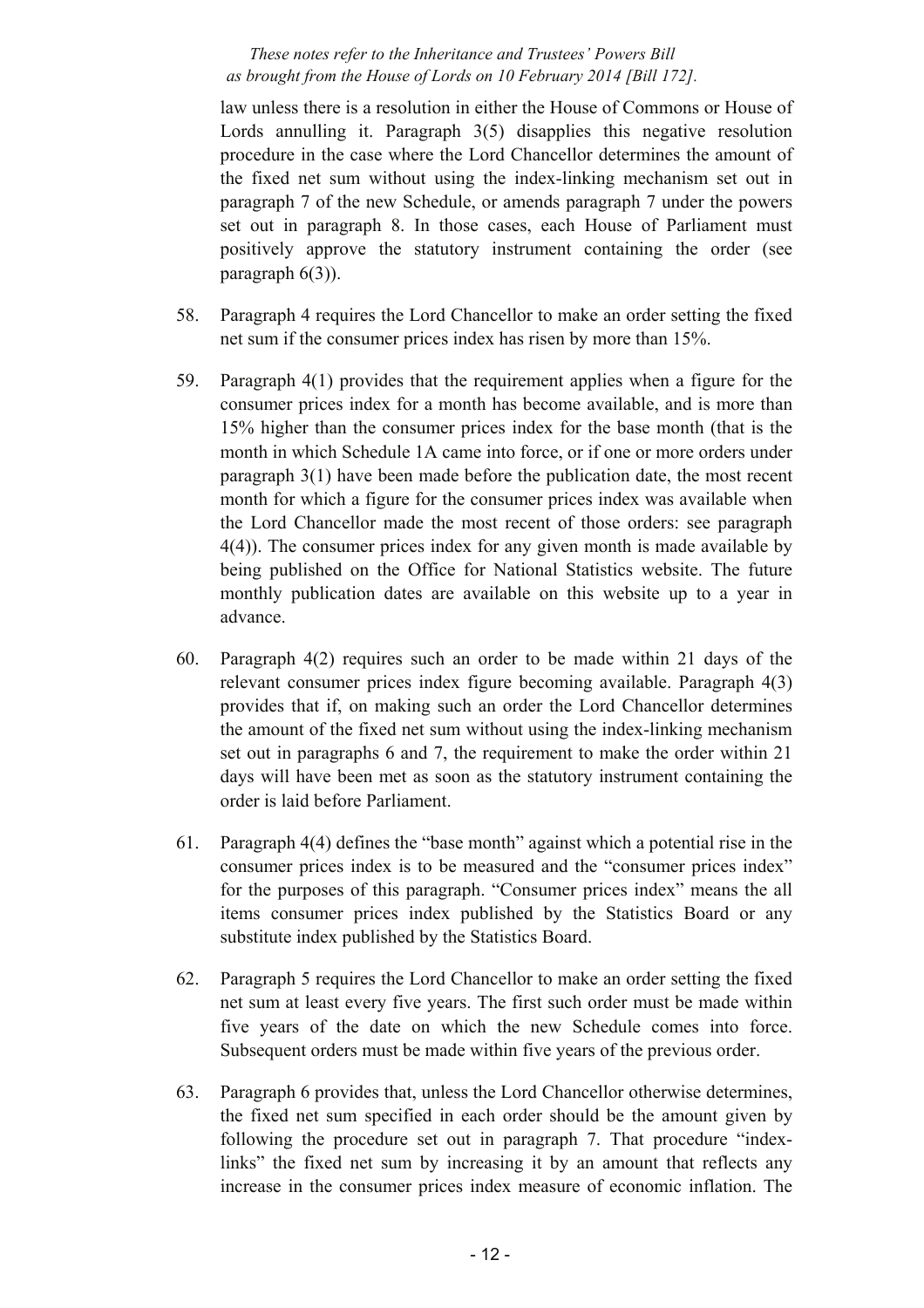procedure operates on an "upwards only" basis; if there has been no inflation or there has been deflation in the economy, the amount of the fixed net sum does not change under the paragraph 7 procedure.

- 64. Paragraphs 6(2) to 6(4) apply where the Lord Chancellor does decide to set the fixed net sum without using the index-linking mechanism at paragraph 7.
- 65. Paragraph 6(2)(a) provides that the Lord Chancellor may set the fixed net sum at any amount, including an amount equal to or lower than the preexisting figure.
- 66. Paragraph 6(2)(b) requires the Lord Chancellor to prepare a report stating the reason why it has been decided to set the fixed net sum without using the index-linking mechanism at paragraph 7. This report must be laid before Parliament before or at the same time as the instrument containing the draft order is laid before Parliament (paragraph 6(4)).
- 67. Paragraph 6(3) requires any order setting the fixed net sum at a level other than that obtained by the index-linking procedure to be positively approved by a resolution in each House of Parliament.
- 68. Paragraph 7 sets out the procedure to be used to determine the amount of the fixed net sum in any case covered by paragraph 6(1) (that is, in every case except where the Lord Chancellor has decided otherwise). This involves ascertaining the level of the consumer prices index for the current month (that is, the most recent month for which a figure is available when the Lord Chancellor makes the statutory instrument setting the new level of the fixed net sum: see paragraph 7(4)). This figure is compared with the equivalent figure for the base month (that is, the month that was the "current month" for the previous order or, in the case of the first order made under the Schedule, the month in which the Schedule came into force: see paragraph  $7(4)$ ).
- 69. If the level of the consumer prices index for the current month is higher than that for the base month, then the new amount of the fixed net sum is calculated by increasing the existing figure by the same percentage as the percentage increase in the two consumer prices index figures (paragraph 7(1)), and then rounding the resulting figure up to the next multiple of £1,000 (paragraph 7(2)).
- 70. If the level of the consumer prices index for the current month is the same or lower than that for the base month, then the amount specified in the order is the same as the existing amount (unless the Lord Chancellor otherwise determines). The fixed net sum therefore remains the same (paragraph 7(3)).
- 71. Paragraph 7(4) defines the terms "base month", "current month" and "consumer prices index" for the purposes of paragraph 7.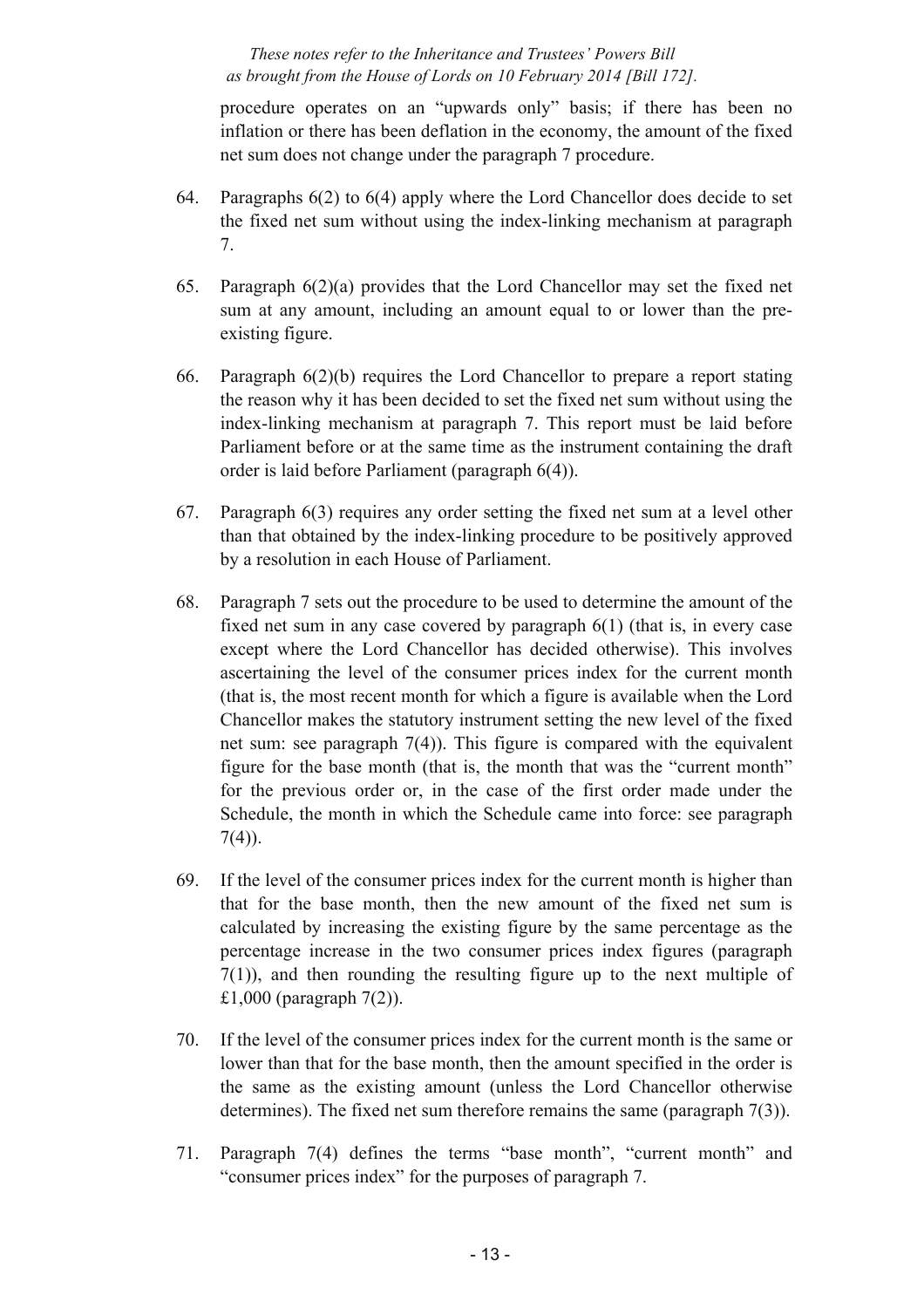72. Paragraph 8 gives the Lord Chancellor power to amend paragraphs 4 and 7 by specifying an index other than the consumer prices index and to make any other amendments to paragraphs 4 and 7 that are required as a result of that change. This power is intended to recognise that the consumer prices index may cease to be the most appropriate index to use (for example, it may no longer be published, or the Government may decide that the retail prices index or some other index is a more appropriate measure of inflation for these purposes). Paragraph 8 enables paragraphs 4 and 7 to be amended by order without the need for further primary legislation. A statutory instrument containing any such order must be approved by a positive resolution of each House of Parliament.

## *Schedule 2: amendments of Inheritance (Provision for Family and Dependants) Act 1975*

- 73. Clause 6 and Schedule 2 make amendments to the Inheritance (Provision for Family and Dependants) Act 1975.
- 74. Paragraph 2 of Schedule 2 amends section 1(1) of the 1975 Act, which sets out the categories of relatives and dependants who can apply under the Act. These categories include, at section  $1(1)(d)$ , any person who was treated by the deceased as a "child of the family" in relation to a marriage or civil partnership to which the deceased was at any time a party. Paragraph 2 extends that category of applicant by amending section  $1(1)(d)$  to include any person who was treated by the deceased as a child of the family, not in relation to a marriage or civil partnership, but in relation to any other family in which the deceased had a parental role. The requirement that the deceased stood in a parental role in that family clarifies that the relationship between the deceased and the applicant needs to have been akin to that between a parent and a child. Other family members who form part of the deceased's family, but in relation to whom the deceased did not stand in a parental role, are not brought within the scope of the category.
- 75. Paragraph 2(3) inserts new subsection (2A) in section 1 of the 1975 Act. This provision establishes that an applicant can be treated as a child of the family (otherwise than in relation to the deceased's marriage or civil partnership) even if that family only existed in the relationship between the deceased and the applicant. Thus, a "single parent family" is included within the scope of section  $1(1)(d)$  as amended.
- 76. Paragraph 3 of Schedule 2 amends section 1(3) of the 1975 Act. That subsection qualifies the interpretation of section  $1(1)(e)$ , which permits a person to make an application under the Act if immediately before the death of the deceased he or she was being maintained, either wholly or partly, by the deceased. Such applicants are usually described as "dependants" and section 1(3) as currently worded provides that a person shall be treated as being maintained by the deceased if the deceased was, otherwise than for full valuable consideration, making a substantial contribution towards that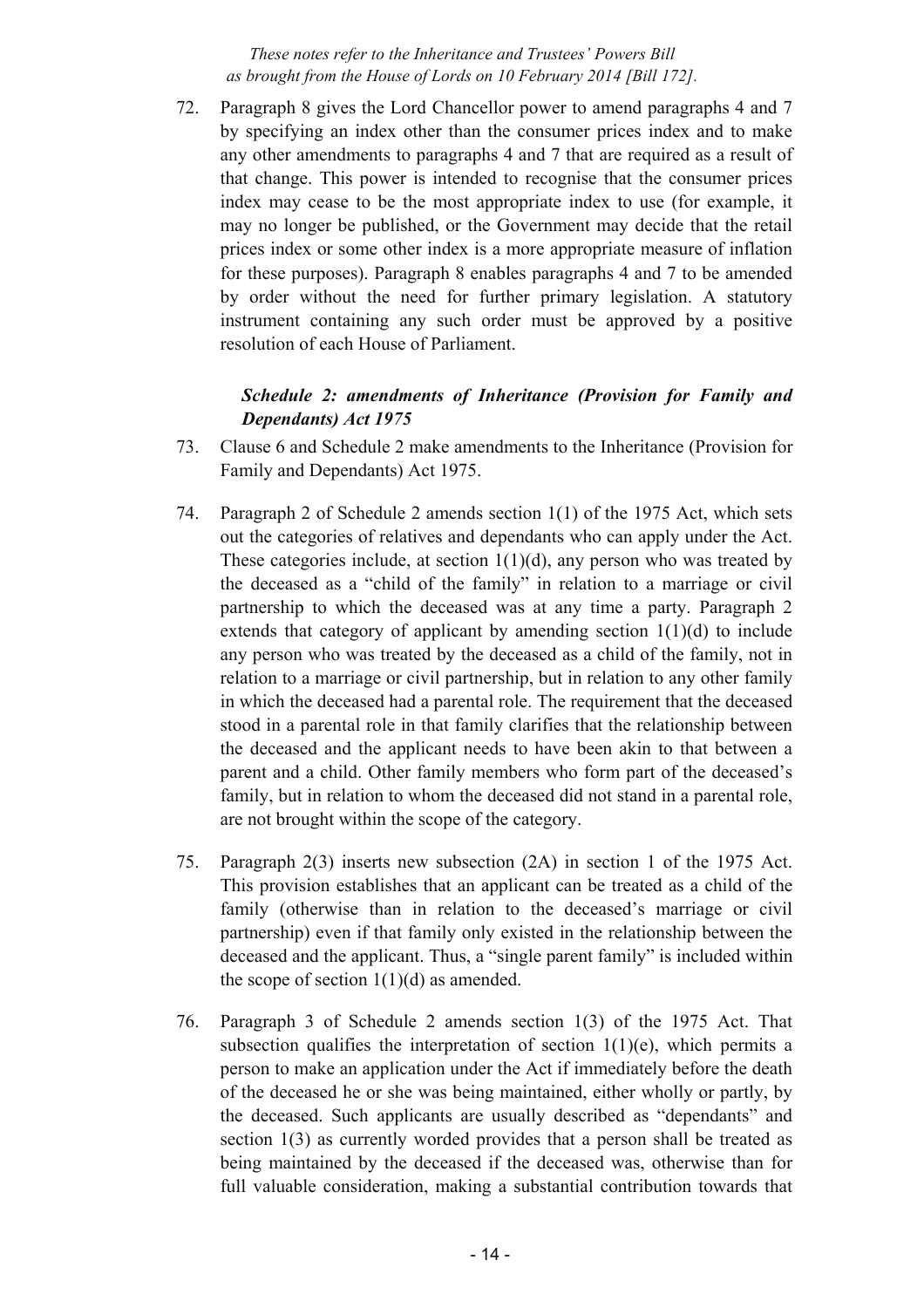person's reasonable needs.

- 77. The words "otherwise than for full valuable consideration" have been interpreted as requiring the court to balance the contribution made by the deceased towards the needs of the applicant against any benefits flowing the other way (from the applicant to the deceased). This is the case even if the applicant and the deceased were living in an interdependent domestic relationship with no commercial aspect. If the "balance sheet" shows that the applicant contributed more to the deceased than vice versa, then the applicant cannot be said to have been maintained by the deceased and cannot apply under section  $1(1)(e)$ .
- 78. The new wording of section 1(3) still requires the deceased to have been making a substantial contribution towards the reasonable needs of the applicant but the words "otherwise than for full valuable consideration" are omitted. Instead, there is a narrower exception for any contribution that was made for full valuable consideration pursuant to an arrangement of a commercial nature. This will mean that contributions made between people in a domestic context should not be weighed against one another for these purposes.
- 79. Paragraph 4 of Schedule 2 amends section 2 of the 1975 Act, which governs the court's powers to make orders if it is satisfied that the deceased's will or the intestacy rules (or a combination of both) did not make reasonable provision for the applicant.
- 80. Paragraph 4(2) inserts a new section 2(1)(h) into the 1975 Act, giving the court an express power to vary, for the applicant's benefit, the trusts on which the deceased's estate is held (whether these are trusts arising on intestacy or under a will or both). This provides a more direct way of achieving a result that under the current law may require the creation of a new trust or trusts to replace the existing trust or trusts under which the estate is held.
- 81. Paragraph 4(3) concerns the assessment of the net estate of the deceased. Under section 2 of the 1975 Act, the court may make various orders in relation to the net estate, such as the payment of a lump sum to the applicant. The net estate is defined at section 25(1) of the 1975 Act, which specifies the assets which are included and provides for the deduction of funeral, testamentary and administration expenses, debts and liabilities, including inheritance tax payable out of the estate. It is possible, under section 19(1) of the 1975 Act, for the calculation of such liabilities to be affected by the making of an order under section 2; for example, because changes in the way in which the estate is distributed affect the calculation of tax.
- 82. Paragraph 4(3) adds a new subsection (3A) to section 2 of the 1975 Act, confirming that in making an order under section 2 the court may assess the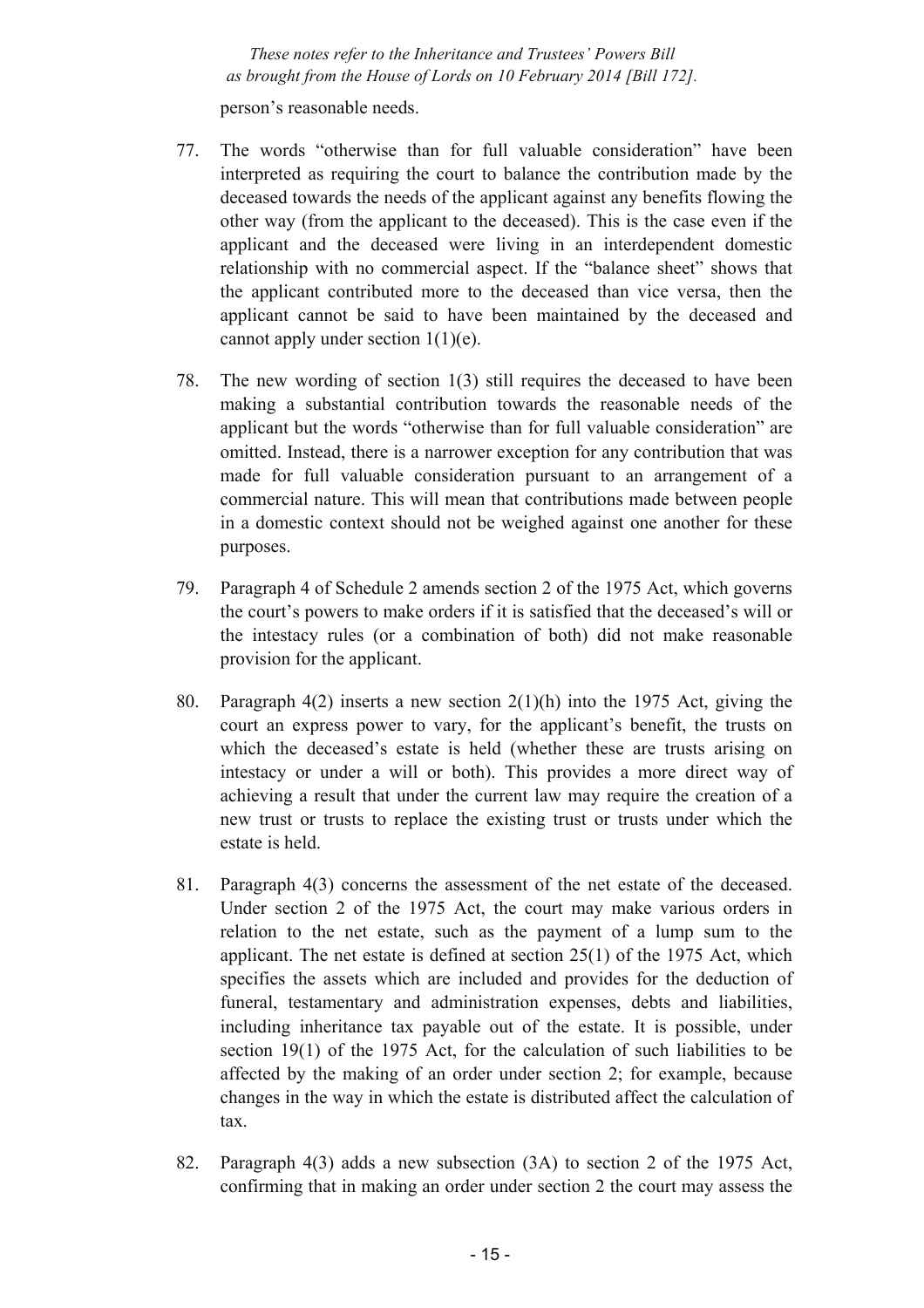net estate on the assumption that the order has already been made. The court may therefore make an order which extends to the whole of the net estate after the liabilities have been recalculated in accordance with that order.

- 83. Paragraph 5 of Schedule 2 amends section 3 of the 1975 Act, which sets out matters to which the court is to have regard when exercising its ordermaking powers under section 2 of the Act. Where the applicant was the spouse or civil partner of the deceased, one of the matters to which the court is to have regard is the award that a court would have made in proceedings for "ancillary relief" had the marriage or civil partnership ended in divorce or dissolution: section 3(2) of the 1975 Act. The words added by paragraph 5(2) make clear, so as to avoid any uncertainty, that this exercise is not to be regarded as setting either a lower limit or an upper limit on the level of any award under the 1975 Act.
- 84. Paragraph 5(3) of Schedule 2 concerns matters to which the court is to have regard where the application is made by virtue of section  $1(1)(d)$  of the 1975 Act, on the basis that the deceased treated the applicant as a child of the family. It amends paragraphs (a) and (b) of section 3(3) of the 1975 Act to clarify the matters which are there set out, in order to avoid any uncertainty consequent on the amendments also made to section 3(4) of the 1975 Act, discussed immediately below.
- 85. Paragraph (a) of section 3(3), as amended, directs the court to have regard to whether the deceased maintained the applicant; and if so, to the duration of that maintenance, the basis on which it was provided, and how much maintenance the deceased contributed. New paragraph (aa) of section 3(3) requires the court also to have regard to whether the deceased assumed responsibility for the applicant's maintenance, and if so, to what extent. A necessary consequential amendment is made to paragraph (b) of section 3(3), which concerns the requirement for the court to have regard to whether – if the deceased maintained or assumed responsibility for maintaining the applicant – the deceased did so in the knowledge that the applicant was not his or her own child.
- 86. Paragraph 5(4) of Schedule 2 amends section 3(4) of the 1975 Act, which sets out matters to which the court is to have regard in relation to an application brought by a dependant: that is, on the basis that the applicant was maintained by the deceased, under section 1(1)(e) of the 1975 Act. The amendments separate two issues to which the court is to have regard. Under section  $3(4)(a)$ , the court must consider the duration of the maintenance provided, the basis on which it was provided, and the extent of the contribution thereby made by the deceased. Under section 3(4)(b), the court must also have regard to whether the deceased assumed responsibility for the applicant's maintenance (beyond the actual provision of maintenance) and if so, the extent of that assumption of responsibility. The requirement in the case law as it currently stands that such an assumption of responsibility must be present in order for an applicant to qualify to apply for family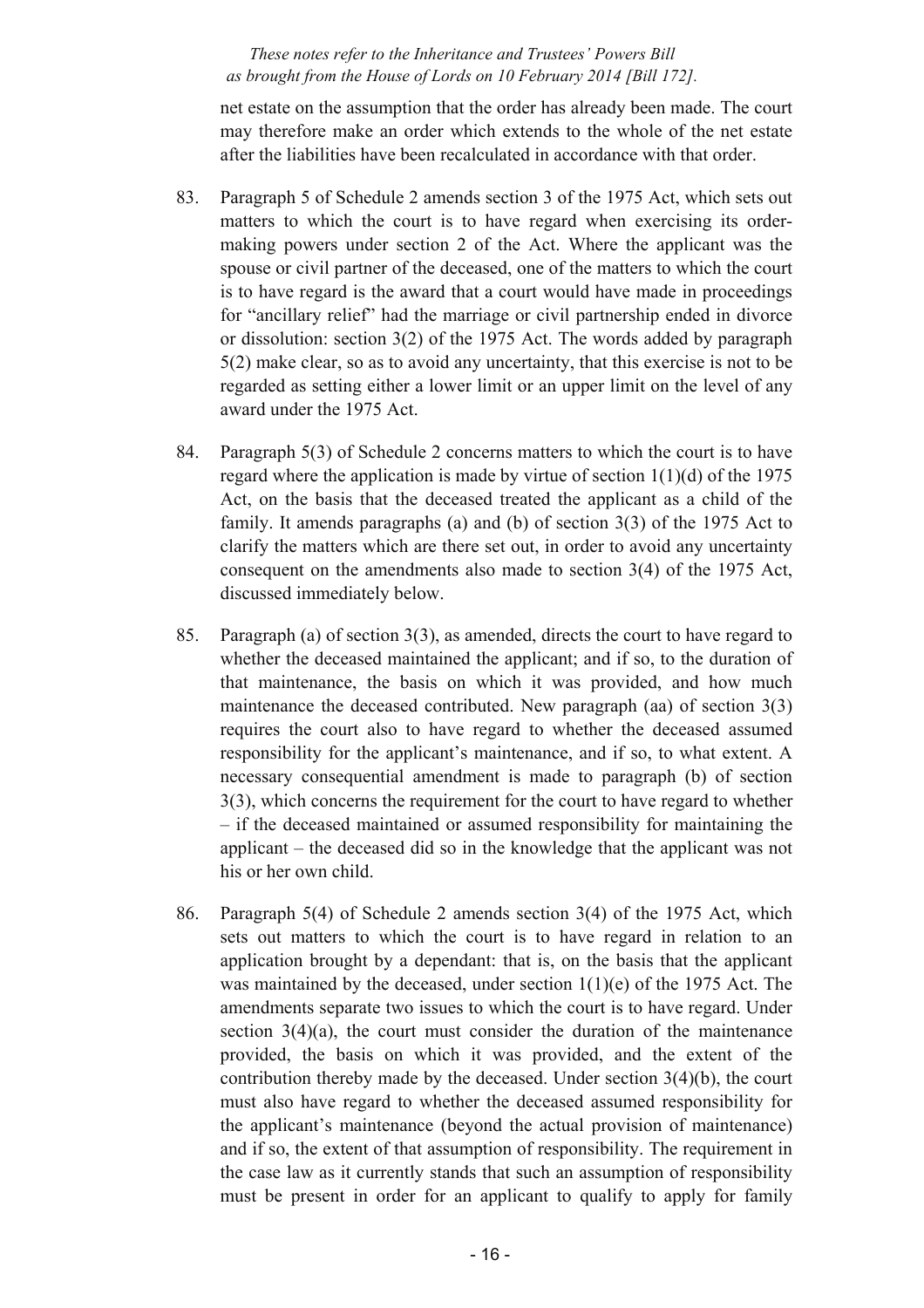provision as a dependant is thereby removed. An applicant qualifies to apply under the 1975 Act as a dependant if he or she satisfies the terms of section  $1(1)(e)$ , read with section  $1(3)$ ; see paragraphs 77 to 79 above.

- 87. Paragraph 6 of Schedule 2 amends section 4 of the 1975 Act to expressly permit an application to be made under the Act before a grant of representation has been made in respect of the estate. A grant of representation is a grant of probate made to executors appointed under a will or a grant of letters of administration in other cases.
- 88. Paragraph 7 of Schedule 2 amends section 9 of the 1975 Act, which governs the way in which the court treats property which the deceased co-owned with others as a beneficial joint tenant immediately before his or her death. Under this form of co-ownership, the death of any one co-owner causes that co-owner's undivided share of the property to pass automatically to the other co-owners. It does not therefore form part of the deceased co-owner's estate. Section 9 permits the court to treat the deceased's severable share of any such property as part of the deceased's net estate to such extent as appears to the court to be just in all the circumstances of the case. Once included in the net estate for these purposes, the property can be the subject of an order under section 2 of the Act.
- 89. Paragraph 7 amends section 9 of the 1975 Act in two ways. First, it omits the words "before the end of the period of six months from the date on which representation with respect to the estate of the deceased was first taken out". This permits the court to exercise the section 9 power even where the application had been made more than six months after a grant of representation was first taken out (if the court has given permission for the application to be made; see section 4 of the 1975 Act).
- 90. The second amendment removes the words "at the value thereof immediately before his death" and inserts a new subsection (1A). The current wording was considered by the Court of Appeal in *Dingmar v Dingmar* [2006] EWCA Civ 92 and its meaning was found to be unclear. The amendment is intended to make clear that when considering how to value the deceased's severable share in a property, the court will, as a general rule, have regard to the value of the property at the date the claim is heard, but that the court retains the discretion to choose a different date if appropriate. The default position described here reflects the approach throughout the 1975 Act; but, for example, the property may have been sold, or other circumstances may make another valuation date more appropriate.

## *Schedule 3: determination of date when representation is first taken out*

91. Clause 7 and Schedule 3 amend section 23 of the Inheritance (Provision for Family and Dependants) Act 1975 and equivalent provisions in other statutes which require certain types of grant to be left out of account when determining the date when representation with respect to the estate of a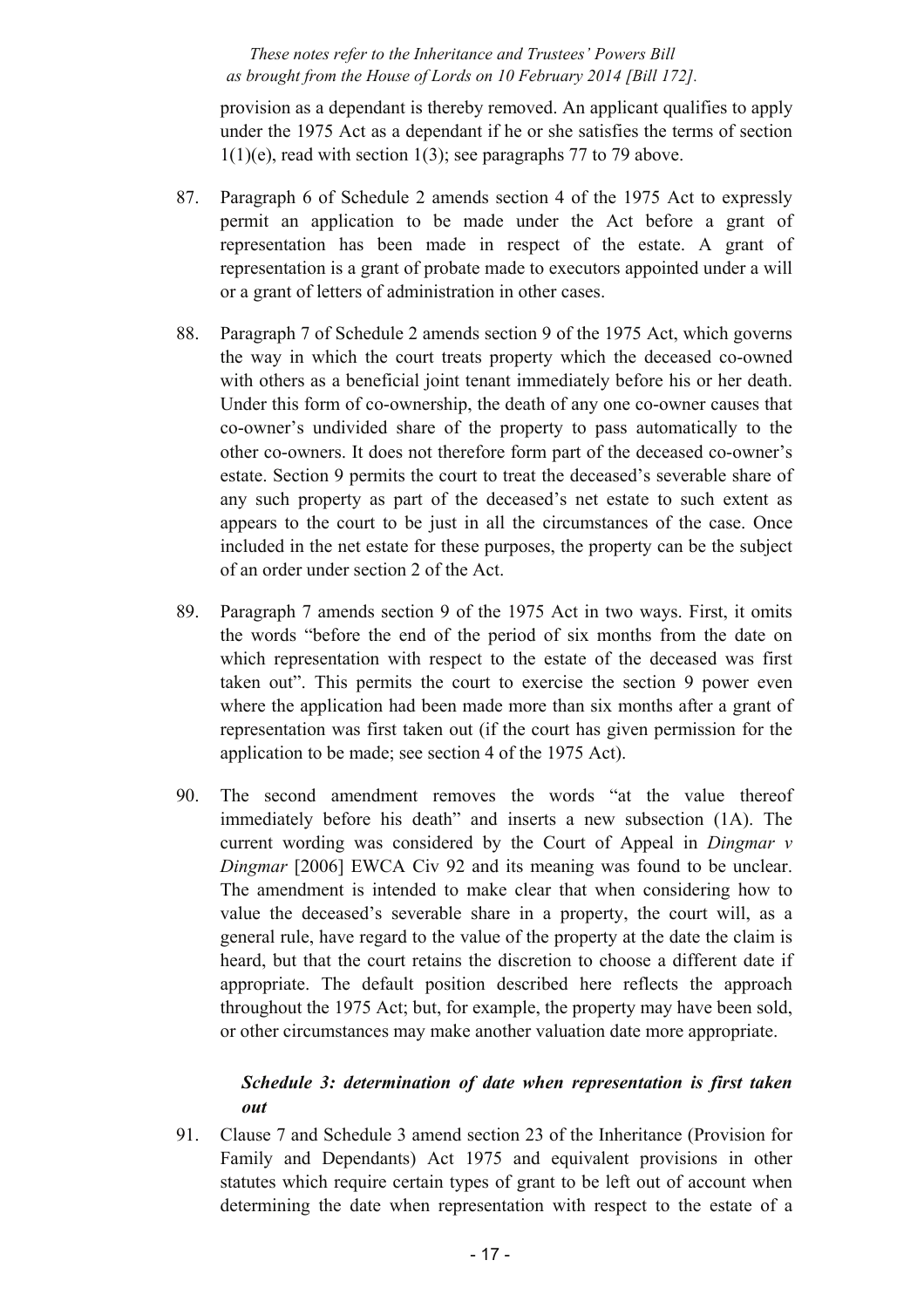deceased person was first taken out. These are section 31(9) of the Matrimonial Causes Act 1973, section 20(4) of the Administration of Justice Act 1982, paragraphs 7 and 11 of Schedule 1 to the Children Act 1989, and paragraph 60 of Schedule 5 to the Civil Partnership Act 2004.

- 92. The significance of the determination of this date depends on the particular statutory context. An application for an order under section 2 of the 1975 Act, for example, must be made within six months of this date unless the court gives permission for a late application (see section 4 of the 1975 Act).
- 93. Under section 23 (and the other statutory provisions amended by Schedule 3) grants limited to settled land and to trust property are left out of account as are grants limited to either real estate or to personal estate, unless a grant limited to the remainder of the estate has previously been made or is made at the same time. There are a number of other types of grant which give the personal representatives certain powers (for example, to collect in the assets of the estate and protect them or to represent the estate in litigation) but do not permit any property in the estate to be distributed. There is uncertainty under the current law over whether the making of such a grant counts as the first taking out of representation for the purposes of section 23 (and by analogy for the various purposes in the other statutes which use the same wording). There is also uncertainty over the status for these purposes of a grant made outside the United Kingdom.
- 94. Clause 7 and Schedule 3 clarify this uncertainty by substituting in each case new provisions in place of the existing provisions. These maintain the current position by leaving out of account grants limited to settled land and to trust property as well as grants limited to either real estate or to personal estate, unless a grant limited to the remainder of the estate has previously been made or is made at the same time. A grant limited to trust property is issued where the deceased held legal title to property as trustee for others and there is no other estate for which a grant is required. A limited grant is needed to permit the personal representatives to deal with the trust property but it does not permit the distribution of any of the deceased's own property. Similarly, succession to settled land is governed by special rules and is not available for distribution by the personal representatives as part of the deceased's estate. The new provisions expressly exclude from consideration any other grant which also does not permit any of the estate to be distributed. The new provisions also require grants made outside the United Kingdom to be left out of account. For these purposes, a grant which is "resealed" in the United Kingdom under the Colonial Probates Act 1892 is treated as a grant made in the United Kingdom. Any such grant is taken to have been made on the date it was sealed and not the date on which the original grant was taken out.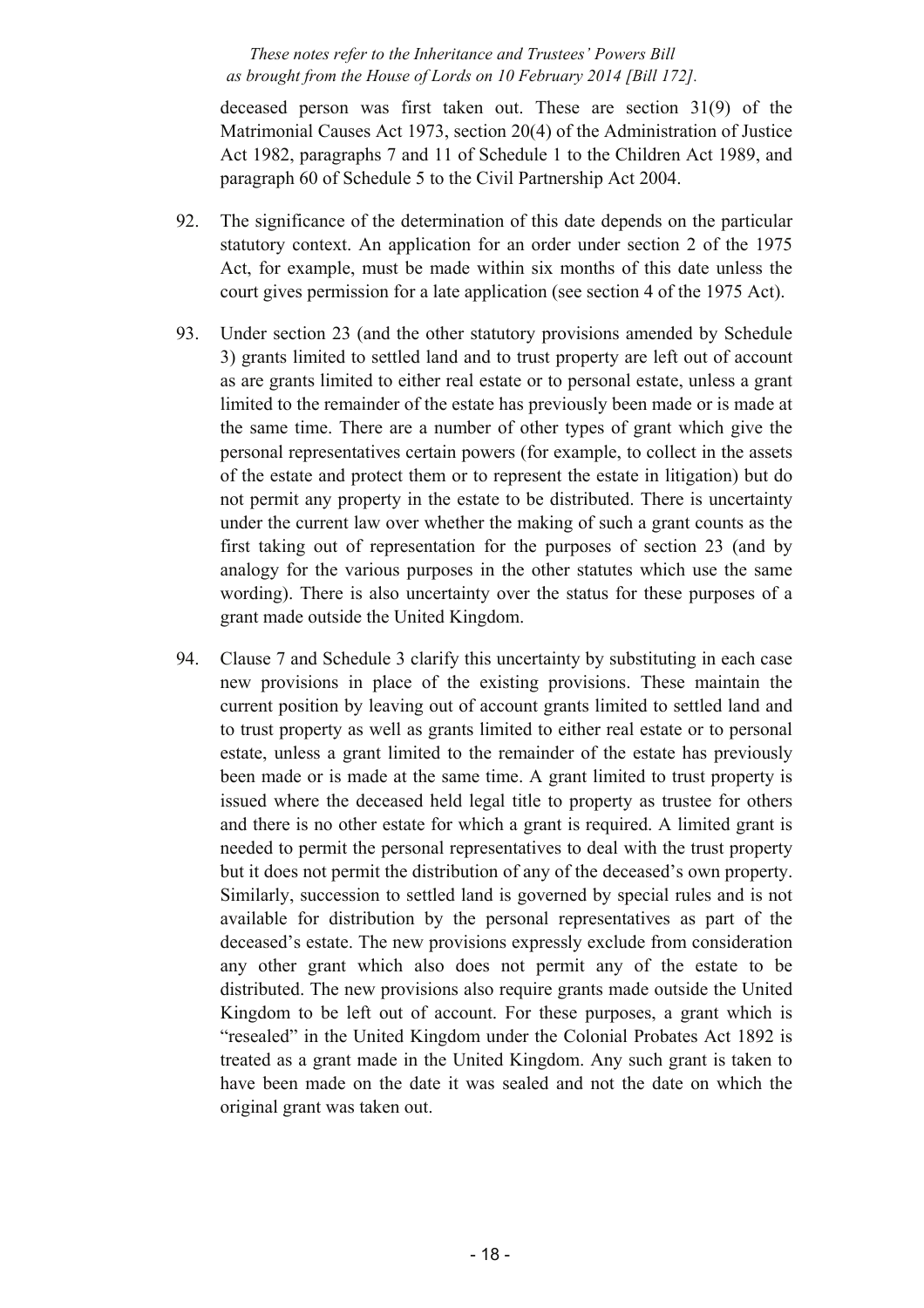#### *Schedule 4: minor and consequential amendments*

- 95. Paragraph 1 of Schedule 4 makes minor and consequential amendments to the Administration of Estates Act 1925.
- 96. Paragraph 1(2) omits section 46(3) of the 1925 Act, which operates in limited circumstances where an intestate and his or her younger spouse or civil partner died in circumstances rendering it uncertain which one survived the other. Ordinarily, section 184 of the Law of Property Act 1925 would deem the younger spouse or civil partner to have survived the intestate but section 46(3) provides that section 46 is to have effect as if the younger spouse or civil partner had not survived the intestate. In other words, for these limited purposes only, section 46(3) disapplies the deemed survival under section 184 of the Law of Property Act 1925. But section 46(2A) of the Administration of Estates Act 1925 (inserted by the Law Reform (Succession) Act 1995) has rendered section 46(3) redundant. Section 46(2A) operates where the intestate's spouse or civil partner survives the intestate but dies within 28 days of the intestate's death. In those circumstances, the spouse or civil partner is deemed not to have survived. Therefore, in the circumstances contemplated by section 46(3), the younger spouse or civil partner is deemed by section 46(2A) not to have survived for the purposes of the intestacy rules. Section 46(3) therefore no longer serves a purpose and can be repealed.
- 97. Paragraph 1(3) omits section 47A of the Administration of Estates Act 1925, which gives a surviving spouse or civil partner a right to redeem a life interest arising on intestacy. The reforms enacted under clause 1 of the Bill mean that no further life interests will be created under the intestacy rules. Section 47A will therefore become redundant for deaths after the coming into force of clause 1 and can be repealed.
- 98. Paragraph 1(4) omits section 48(2)(b) of the Administration of Estates Act 1925, which gives personal representatives power to raise capital to enable the purchase or redemption of the surviving spouse or civil partner's life interest by borrowing against the security of the rest of the estate. The reforms enacted under clause 1 of the Bill mean that no further life interests will arise under the intestacy rules. Section 48(2)(b) will therefore become redundant for deaths after the coming into force of clause 1. Paragraph 1(4) therefore omits section  $48(2)(b)$  and amends the rest of section  $48$ accordingly.
- 99. Paragraph 1(5) omits section 49(4) of the Administration of Estates Act 1925, which clarifies the way in which the word "property" is used in section 47A and is rendered unnecessary by the repeal of section 47A.
- 100. Paragraph 2 of Schedule 4 makes minor and consequential amendments to the Intestates' Estates Act 1952, Schedule 2 of which governs the operation of a surviving spouse or civil partner's right to appropriate his or her former matrimonial or civil partnership home.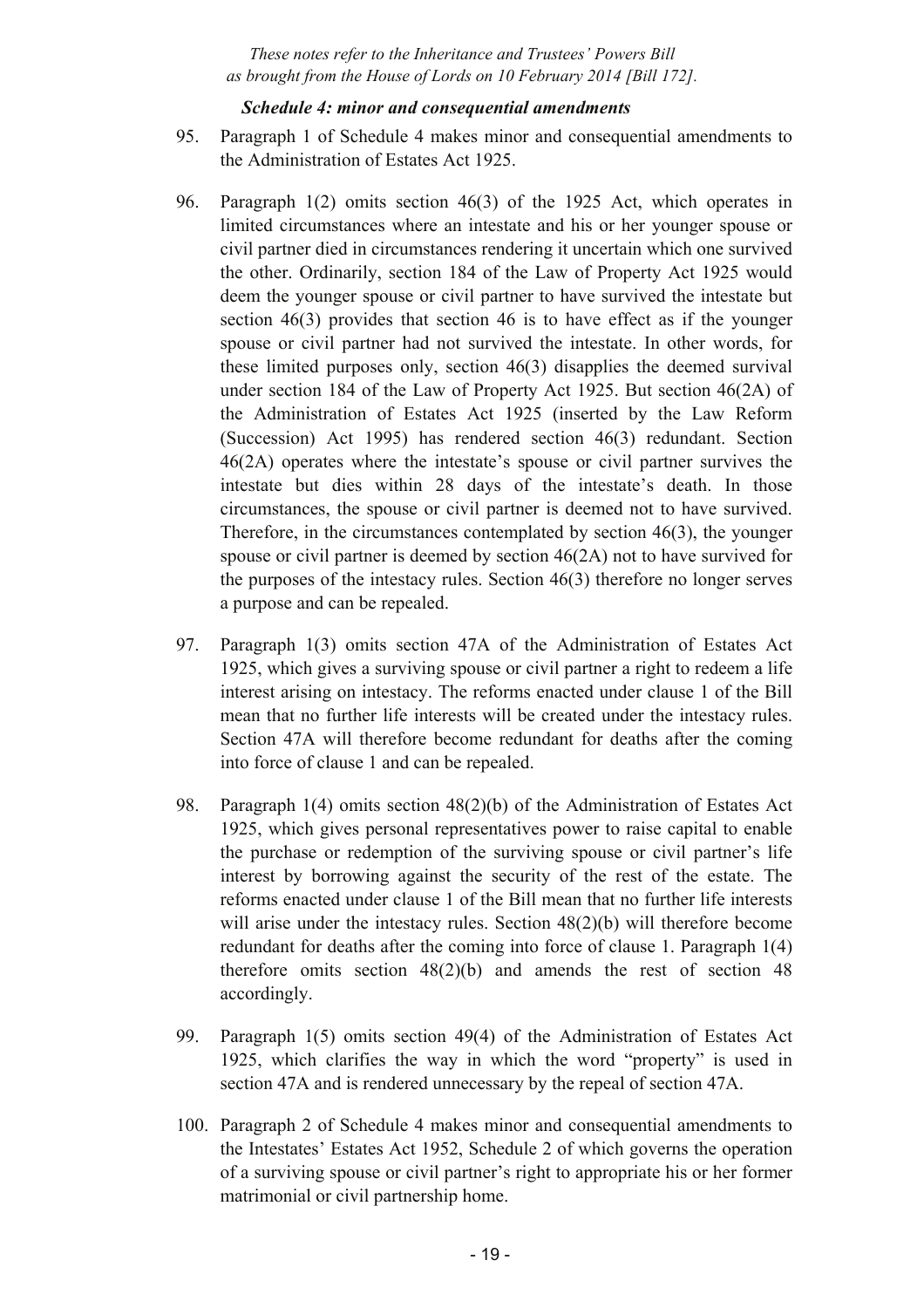- 101. Paragraph 2(2) omits paragraph 1(4) of Schedule 2 to the 1952 Act. That paragraph deals with the treatment of a spouse or civil partner's life interest created under the intestacy rules and is rendered redundant by clause 1 of the Bill, which has the effect that no such interests will be created in future.
- 102. Paragraph 2(3) substitutes new wording for paragraph 3(3) of Schedule 2 to the 1952 Act to take account of the repeal of section 47A of the Administration of Estates Act 1925.
- 103. Paragraph 3 of Schedule 4 amends the Administration of Justice Act 1977 by omitting section 28(1), which inserted subsection (1A) into section 46 of the Administration of Estates Act 1925 (giving the Lord Chancellor power to set the interest rate that accrues on the fixed net sum to which a surviving spouse or civil partner is entitled). Clause 1(3) of the Bill substitutes a new subsection (1A) into section 46 of the 1925 Act, rendering section 28(1) of the 1977 Act redundant.
- 104. Paragraph 4 of Schedule 4 amends the Inheritance Tax Act 1984 to take account of the repeal of section 47A of the Administration of Estates Act 1925.
- 105. Paragraph 5 of Schedule 4 amends the Law Reform (Succession) Act 1995 to take account of the amendment of section 1(1) of the Inheritance (Provision for Family and Dependants) Act 1975, and the restatement of the list of categories of person eligible to make an application for family provision in new section 1(1ZA) of that Act.
- 106. Paragraph 6 of Schedule 4 amends the Civil Partnership Act 2004 to take account of the amendment of section 1(1) of the Inheritance (Provision for Family and Dependants) Act 1975, and the restatement of the list of categories of person eligible to make an application for family provision in new section 1(1ZA) of that Act.

## **FINANCIAL EFFECTS AND PUBLIC SECTOR MANPOWER**

107. The Bill is not expected to have any significant effect on public expenditure and is not expected to have any effect on public service manpower.

## **SUMMARY OF THE IMPACT ASSESSMENT**

108. An impact assessment has been prepared. It has not been possible to quantify the costs or benefits of the Bill because there is limited information on case volumes and the value of estates. A number of qualitative benefits for beneficiaries, the Ministry of Justice and legal service providers have been identified. The Bill is not judged to have a direct impact on business. The impact assessment is available from the Ministry of Justice, Criminal Law and Legal Policy Unit, 6.20, 102 Petty France, London SW1A 9AJ.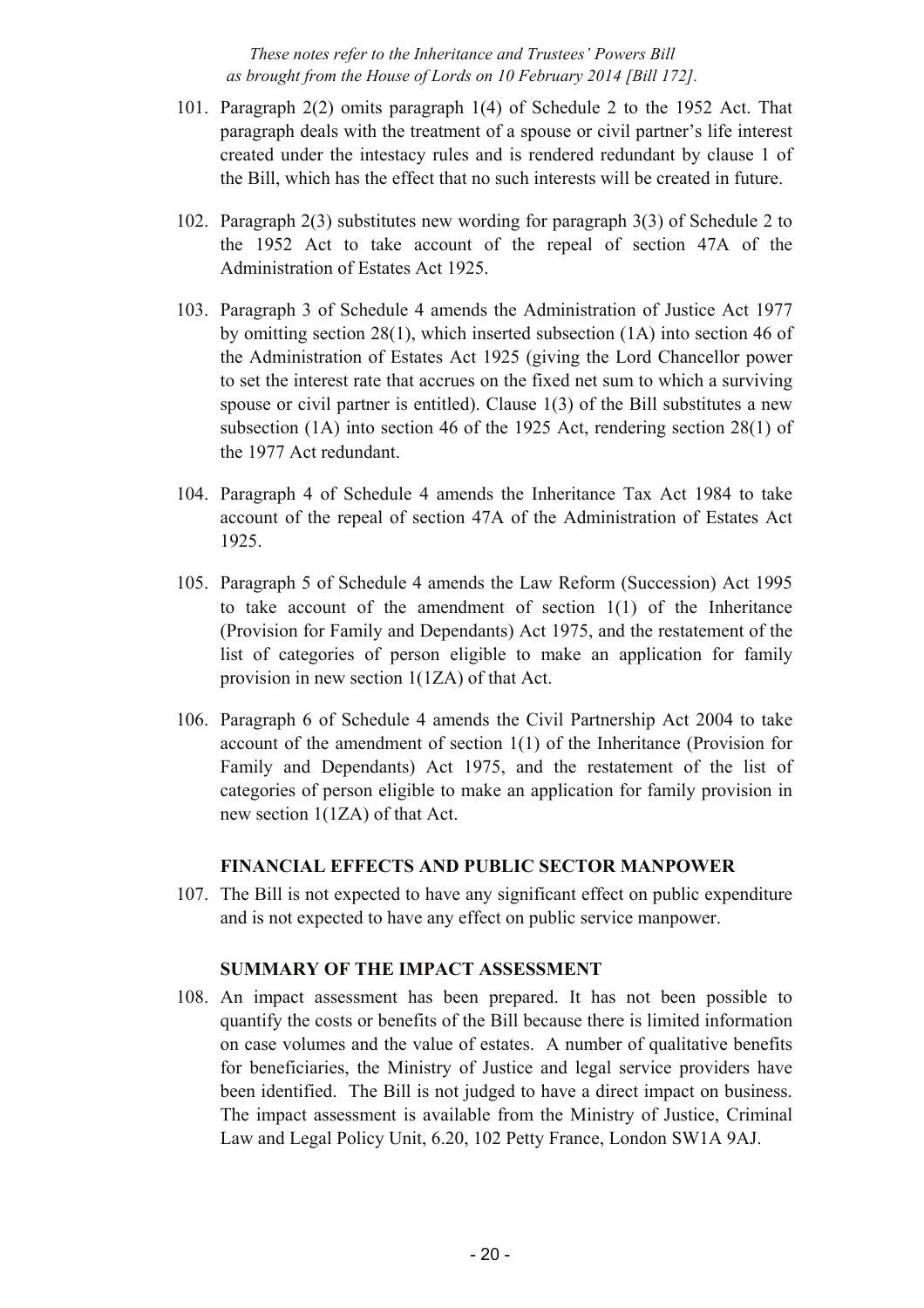## **COMPATIBILITY WITH THE EUROPEAN CONVENTION ON HUMAN RIGHTS**

109. A statement has been made pursuant to section 19 of the Human Rights Act 1998 that the Bill is compatible with the European Convention on Human Rights.

## **COMMENCEMENT**

110. Other than clause 12, which will come into force on the date the Bill is passed, the provisions of the Bill will be brought into force on such day as is specified by order made by the Lord Chancellor (clause 12(2)).